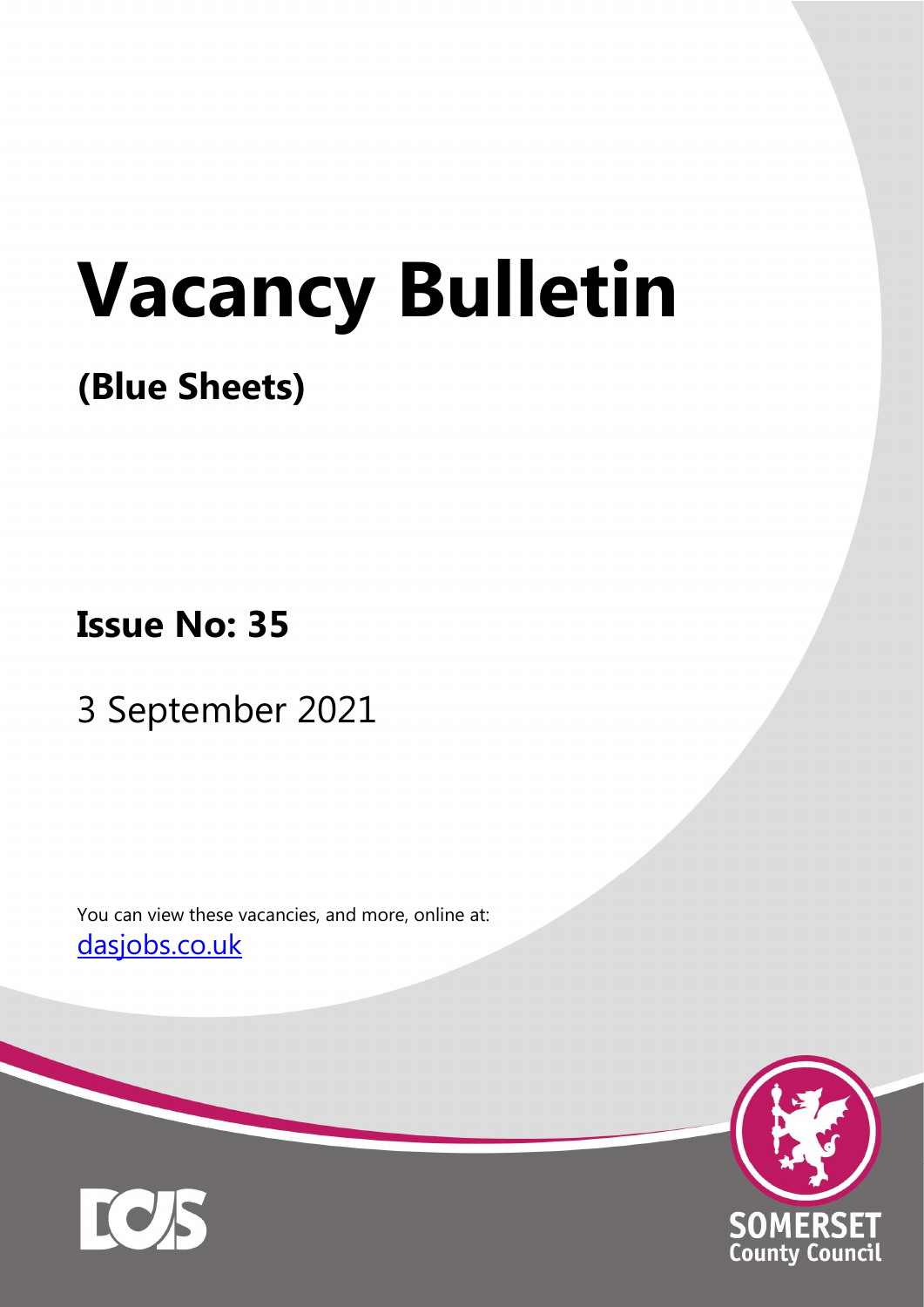# UNLESS OTHERWISE STATED, details and application forms FOR ALL POSTS, excluding those marked INTERNAL can be found on dasjobs.co.uk

Only SCC employees may apply for posts marked INTERNAL in the first instance. Internally advertised vacancies can be viewed on the SCC intranet: dasjobs.co.uk/internal

ALL POSTS MARKED WITH \* REQUIRE A CRIMINAL BACKGROUND CHECK VIA THE DISCLOSURE PROCEDURE

"Somerset County Council is committed to safeguarding and promoting the welfare of children and young people"

#### All applicants, including current employees, should complete and return the Recruitment Monitoring Form, which is attached to the Application Form. Thank you for your cooperation

# AN EQUAL OPPORTUNITIES EMPLOYER

Applications for all vacancies are particularly welcome from people with disabilities. Further details and application forms are also available on request in braille, large print, tape and disc.



# JOB SHARING

Somerset County Council, as an equal opportunities employer, wishes to promote job-sharing arrangements in any full-time post where the Manager and Chief Officer consider that such an arrangement would be a viable proposition. If you are interested in making an application on a job-sharing basis for any full-time post advertised in this bulletin, you should contact the appropriate Manager in the first instance to see whether such an application would be accepted.

\*\*\*\*\*\*\*\*\*\*\*\*\*\*\*\*\*\*\*\*\*\*\*\*\*\*\*\*\*\*\*\*\*\*\*\*\*\*\*\*\*\*\*\*\*\*\*\*\*\*\*\*\*\*\*\*\*\*\*\*\*\*\*\*\*\*\*\*\*\*\*\*\*\*\*\*\*\*\*\*\*\*\*\*\*\*\*\*\*\*\*\*\*\*\*\*\*\*\*\*\*\*\*\*\*\*\*\*\*

# To receive an automatic update of the week's latest jobs

# simply click on **email alerts** and fill in the subscription form.

# You can cancel the email alerts anytime you like.

Somerset County Council is proud to offer an environment that is supportive and rewarding, working as part of a team who are passionate about the work they do. We offer great training and development opportunities, with supportive management. We offer an excellent benefits package to all of our employees including:

- A Local Government Pension Scheme.
- Discounted lease car via salary sacrifice scheme and options for discounts on petrol or diesel.
- My Staff Shop offering discounts in shops, online shopping, restaurants, cinema tickets, insurance benefits and so forth.
- A Flexible Benefits Scheme via salary sacrifice to obtain a cycle for work, childcare vouchers, additional annual leave, computers, mobile phones and health screening.
- Generous annual leave and flexible working arrangements.
- Staff discounts in gyms.
- Employee Assistance and support offering a variety of employee wellbeing services to support a healthy work/life balance and lifestyle.
- Optional pension enhancement through our Additional Voluntary Contribution scheme.

Somerset County Council is subject to Part 7 of the Immigration Act (2016) and therefore the ability to speak fluent English will be an essential requirement for customer-facing roles.

#### Please note for SCC roles:

If an internal applicant who is at risk of redundancy or in need of redeployment has applied and passed the selection process they will be offered the role over remaining internal and external applicants.

If you are applying for a secondment please ensure you discuss this with your Line Manager first and obtain their approval.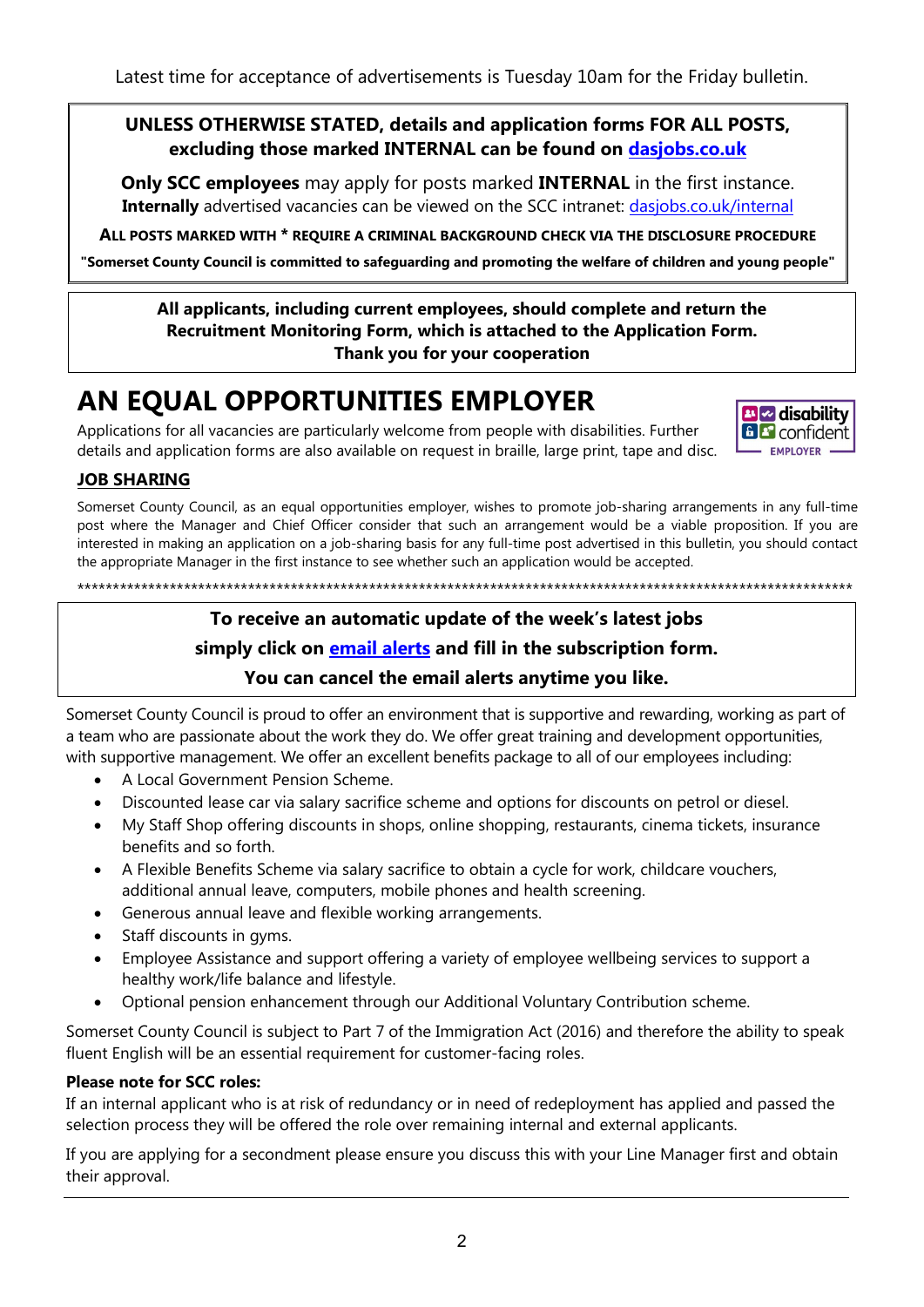To help us improve our services could you please take a moment to answer 3 quick questions? Microsoft Forms

#### TEAM MANAGER CHILDREN LOOKED AFTER

Closing on 12 September 2021

£46,881 per annum inclusive of a £5,000 recruitment allowance for up to 3 years.

#### Full Time

Permanent

#### Taunton

#### A bit about us

Somerset County Council has an exciting opportunity for a permanent post as a Team Manager in the Taunton Team.

This post will involve managing a strong and skilled children in care team, alongside a talented and experienced fellow Team Manager. The role will require oversight of permanency planning for children and working closely with the Leaving Care Team manager in order to facilitate smooth transition for the children into adulthood.

We recognise the importance of a good balance between work and home life so we do everything we can to accommodate flexible working including some working from home, and other arrangements. Please just let us know in your application or at any stage throughout the process (and beyond) if these are options you'd like to explore.

#### Here's what you can expect to be doing

This is an excellent opportunity for either a current Team Manager who is wanting to work in this specialist area of practice, or for an experienced Social Worker who has knowledge and experience of children looked after and can demonstrate the potential to manage a team successfully. You will have an enthusiasm for delivering the very best outcomes for children looked after, and an ability to support others to do so.

#### A few things about you

You will be joining a permanent management team, where colleagues are committed to a strengthsbased and relationship-based approach, where peer support is strong, and communication is done well. You will be part of a wider team where a learning culture is encouraged and supported. You will be someone who wishes to become an excellent supervisor, and who understands the value of emotionally intelligent practice supervision in social work.

This post would suit an experienced social worker wanting to take the next step in their career, as well as those who are already in existing management positions.

You will be educated to degree level in Social Work, and registered as a Social Worker with Social Work England.

#### Additional information

For more information and an informal chat about the role, please contact Diana Griffiths, Operations Manager, on 07977402546.

As this role is customer facing you will need to speak fluent English.

In this role you will require a criminal background check via Disclosure and Barring Service. Apply: https://www.somerset.gov.uk/jobs-and-careers/job-search/job/?jobId=2504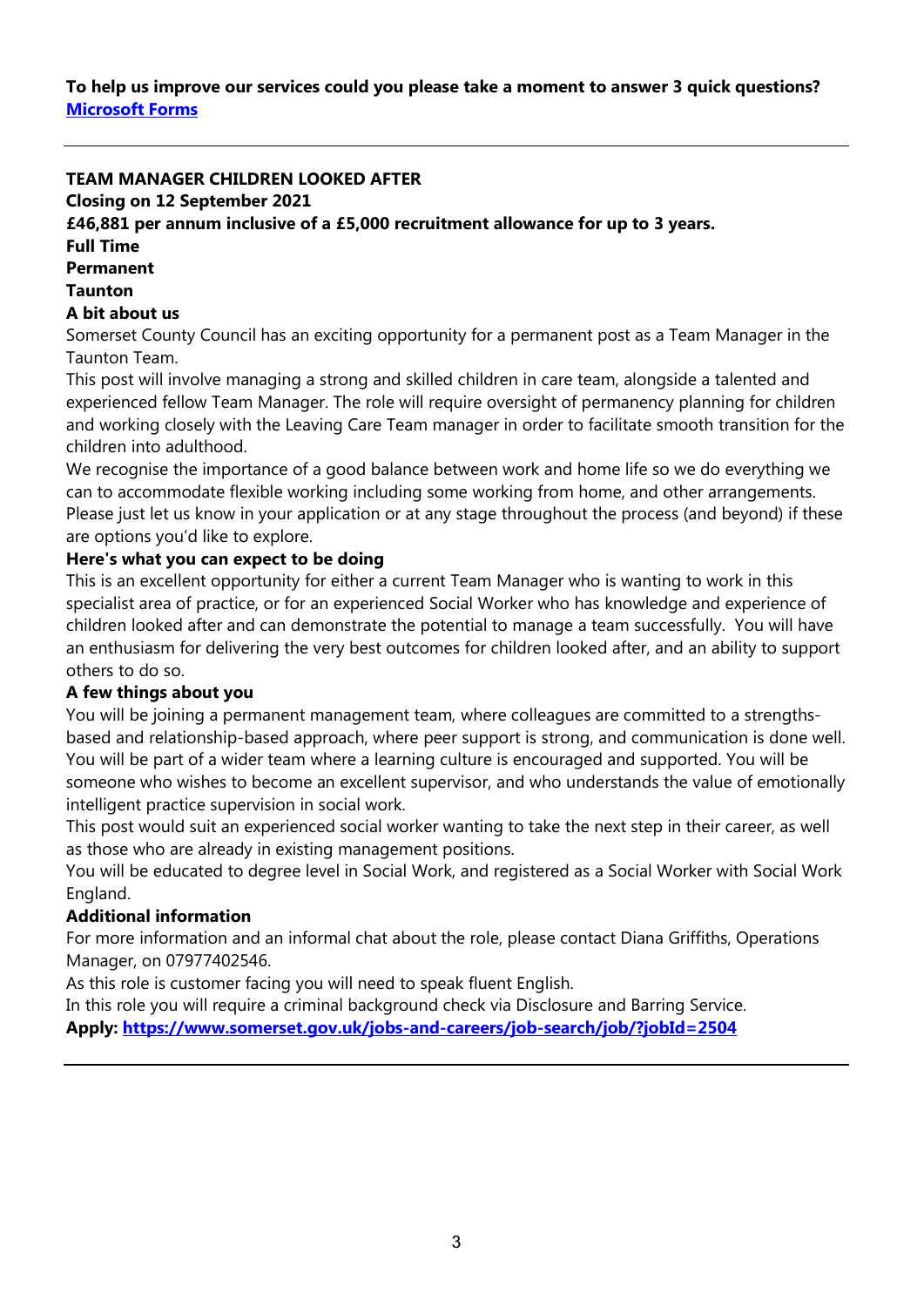#### SERVICE MANAGER - TRAFFIC CONTROL Closing Date - 12 September 2021 Salary - £47,391 per annum Working pattern - Full Time Contract type - Permanent Location - Taunton A bit about us

We have a fantastic opportunity in Somerset in our Highways and Transport Service as a Service Manager – Traffic Control.

Somerset County Council are investing £9M in refurbishment and improvement of our Traffic Signals assets over the next few years and securing the expeditious movement of traffic across the County is vital to the local economy. We are looking for a dynamic, innovative and enthusiastic individual to join our Traffic Management Group in a growing Traffic Control service.

The Service Manager role operates within a complex and dynamic environment, providing professional support and high-quality advice and guidance to our internal and external stakeholders, supply chains and customers. You will work within a collaborative and professional team across all Highways and Transport services.

We offer both a flexible working environment and flexible working hours.

#### Here's what you can expect to be doing

You will be responsible for the management and maintenance of Somerset's traffic control assets and associated infrastructure, to ensure that as far as reasonably practicable, they work in a safe and efficient manner while increasing safety, improving accessibility, and minimising disruption.

You will oversee the design and implementation of new traffic signals, traffic control systems and technologies to improve the safety and efficiency of the road network as well as the development of traffic control specifications, design standards and guidelines for use by all developers, consultants and contractors working in Somerset.

Responsible for managing Somerset's Traffic Control team and the various associated contracts, you will be expected to bring challenge and new thinking, as well as drive continuous improvement and innovation. We need someone with the expertise, skills and determination to shape and deliver our ambitions.

#### A few things about you

We are looking for individuals who have experience in managing Traffic Control systems as well as substantial managerial experience and skills gained at a senior level.

The ideal candidate will have sound interpersonal communication skills and demonstrable experience of partnership working including the ability to influence and, where appropriate, lead multi-agency groups and projects to deliver services and initiatives.

You should be enthusiastic, agile and flexible with the ability to embrace and lead change and operate collaboratively within a team environment to support the delivery of high quality services.

If you want to join us to help deliver our future ambitions at what is a challenging yet exciting, time, we would love to hear from you.

#### Additional information

If you do need further information please get in touch with Bev Norman on 01823 358089 or by email any questions to **BJNorman@somerset.gov.uk.** 

All interviews will take place virtually via MS Teams

Apply: Job (somerset.gov.uk)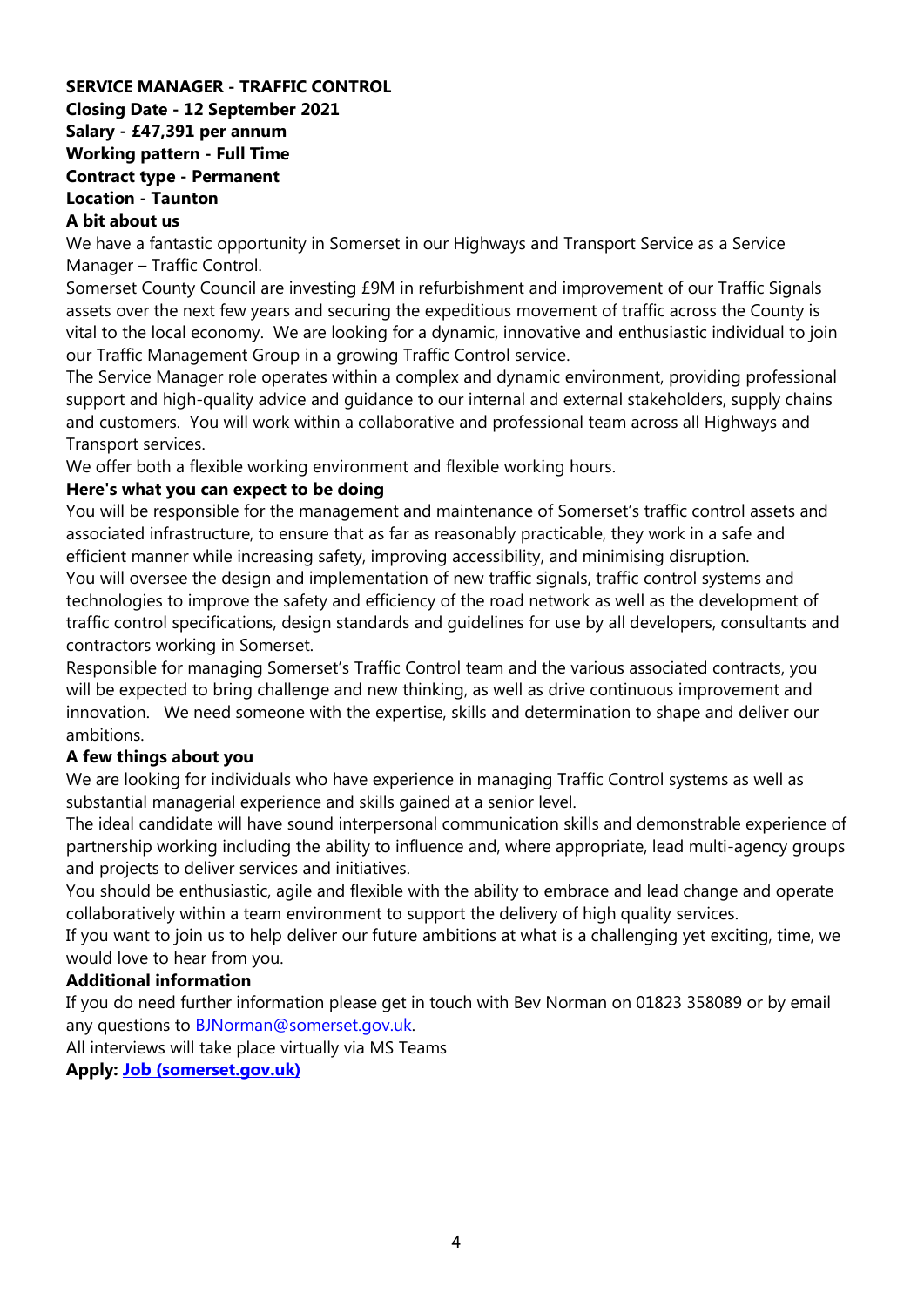#### COMMUNICATIONS AND ENGAGEMENT LEAD Closing Date - 15 September 2021 Salary - £34,728 - £38,890 per annum Working pattern - Full Time Contract type - Fixed Term Contract Location - Taunton A bit about us

This is an exciting new opportunity for an experienced communications professional to promote and drive forward our Special Educational Needs and Disabilities (SEND) services in Somerset.

We're looking for a flexible self-starter with a proven track record in a wide range of communications disciplines, including public relations, marketing and engagement.

So, if you're skilled at achieving marketing and engagement results, creating creative campaigns, liaising with media and stakeholders and really keen to make a difference to hundreds of children and young people with SEND (and their families), this could be the job for you.

The position is 37 hours per week, for 18 months (from start date), predominantly based at County Hall, Taunton – but with plenty of home working opportunities available. There will be some degree of colocation required between Somerset County Council and Somerset NHS Clinical Commissioning Group (CCG), based in Yeovil, who both deliver SEND services in Somerset - and you'll also be working closely with the Somerset Parent Carer Forum.

#### Here's what you can expect to be doing

Key tasks will include developing and delivering the Somerset SEND communications strategy, helping to raise Somerset's SEND profile, celebrate its great achievements, supporting its improvement journey and ensuring the voice of the child/young person is heard and listened to. You'll also line manage a supporting SEND Communications Officer.

You will have a keen nose for a news angle and the ability to tell a compelling story through words, images, video or digital platforms. You'll also be comfortable with providing strategic communications advice and supporting senior staff and councillors.

At Somerset County Council you'll be joining an organisation that really values communications. This is a great opportunity for an ambitious and talented team player to make a real difference and help improve lives.

#### A few things about you

We're looking for a Communications and Engagement Lead with demonstrable experience of delivering targeted, measurable, and evaluated campaigns, which include engagement and stakeholder management. In-depth knowledge of social media (including Facebook, Twitter, Instagram and emerging platforms) is vital as is a keen understanding of building on best practise and meeting organisational objectives. You will have a strategic, planned approach to communications – looking ahead to identify and then capitalise on opportunities, such as awareness days and key decisions

#### Additional information

If you'd like to talk further about the role before applying, you can contact Rob Hart, Assistant Director – Inclusion on 01823 359793.

Interviews will take place on Monday 27 September and Thursday 30 September 2021 via Teams. Apply: Job (somerset.gov.uk)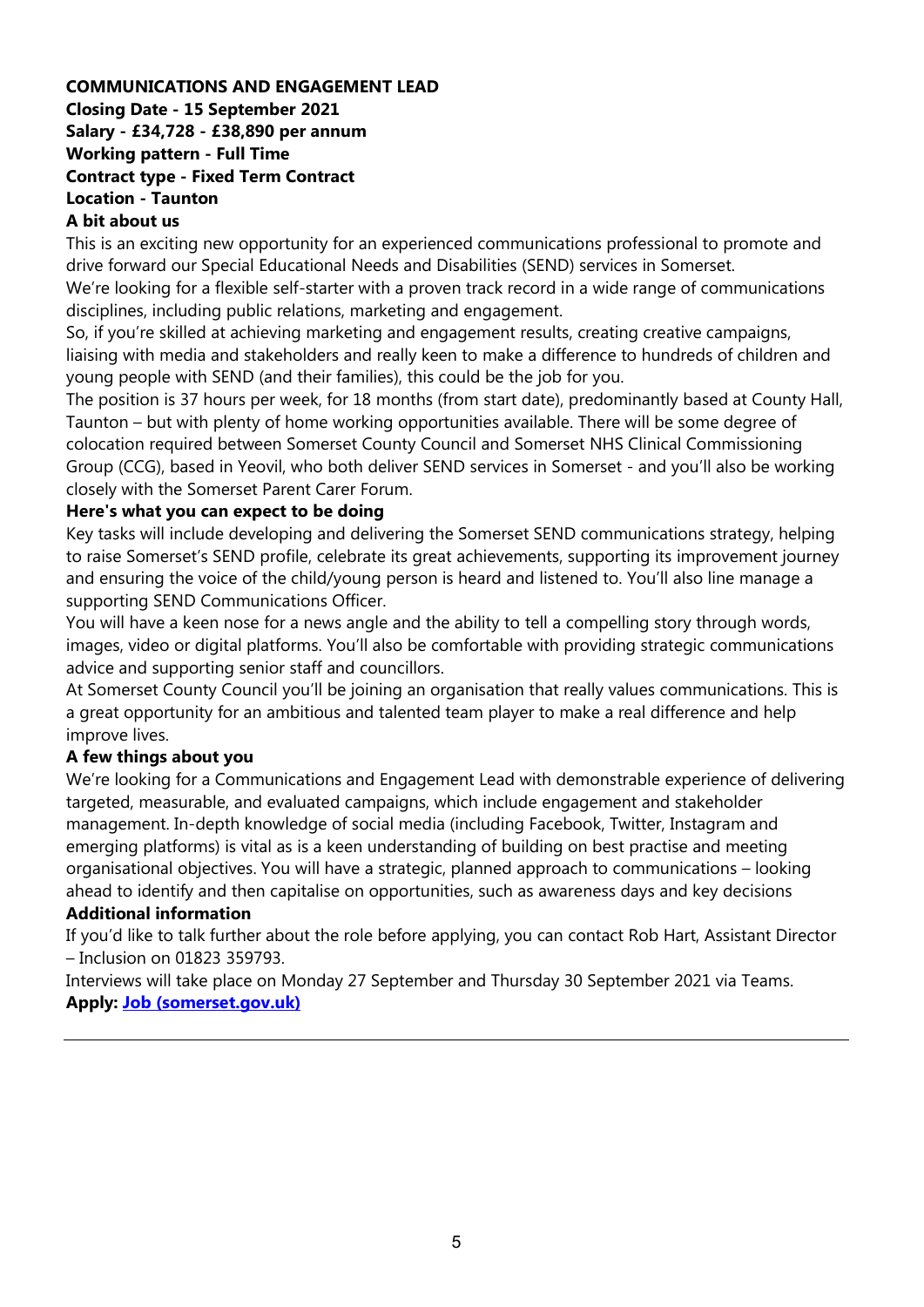#### COMMUNICATIONS MANAGER Closing Date - 15 September 2021 Salary - £34,728 - £38,890 per annum Working pattern - Full Time Contract type - Fixed Term Contract Location - Taunton A bit about us

We're looking for a flexible self-starter with a proven track record in a wide range of communications disciplines, including public relations and marketing. This is a fixed term opportunity until 31 March 2023.

So, if you're skilled at planning and implementing Communications and Marketing strategies and unfazed by the fast paced and ever-changing environment that Covid-19 brings, this could be the job for you.

There is never a dull moment in Public Health, particularly in the current climate. One minute you can be planning a campaign promoting safety measures amongst the public and the next there could be a Government announcement that changes said safety measures entirely, meaning you will need to be able to act fast and think on your feet to ensure that right information gets to our residents across Somerset in a timely fashion.

#### Here's what you can expect to be doing

Key tasks will include:

Developing and managing the local outbreak management plan Communications Strategy to raise its profile amongst members of the public, educational establishments and local businesses. Plan and oversee associated communications and engagement plans.

You'll have an understanding of key interventions and tactics that help to drive behaviour change as well as creative flair to ensure that what is often seen as a repetitive message, reaches our audiences in a way that they engage and resonate with. You'll also be comfortable with providing strategic comms advice to Public Health Consultants and supporting senior SCC Officers and Councillors through briefings and media training where appropriate.

At Somerset County Council you'll be joining an organisation that really values communications. This is a great opportunity for an ambitious and talented team player to make a real difference and help improve lives for our 500,000 residents.

#### A few things about you

We're looking for a Communications Manager with demonstrable experience of managing communications staff and planning and delivering targeted, measurable, and evaluated campaigns. Indepth knowledge of multi-channel communications as well as developing communications strategies that are delivered efficiently and measured accordingly is vital; as is a keen understanding of building on best practise and meeting organisational objectives. You will have a strategic, planned approach to communications – looking ahead to identify and then capitalise on opportunities and milestones, such as national guidance and announcements and how this impacts locally.

#### Additional information

If you'd like to talk further about the role before applying, you can contact Lisa Rogers on 07977 411302.

Interviews will be held virtually, via MS Teams.

This role requires a Basic Disclosure check.

Apply: Job (somerset.gov.uk)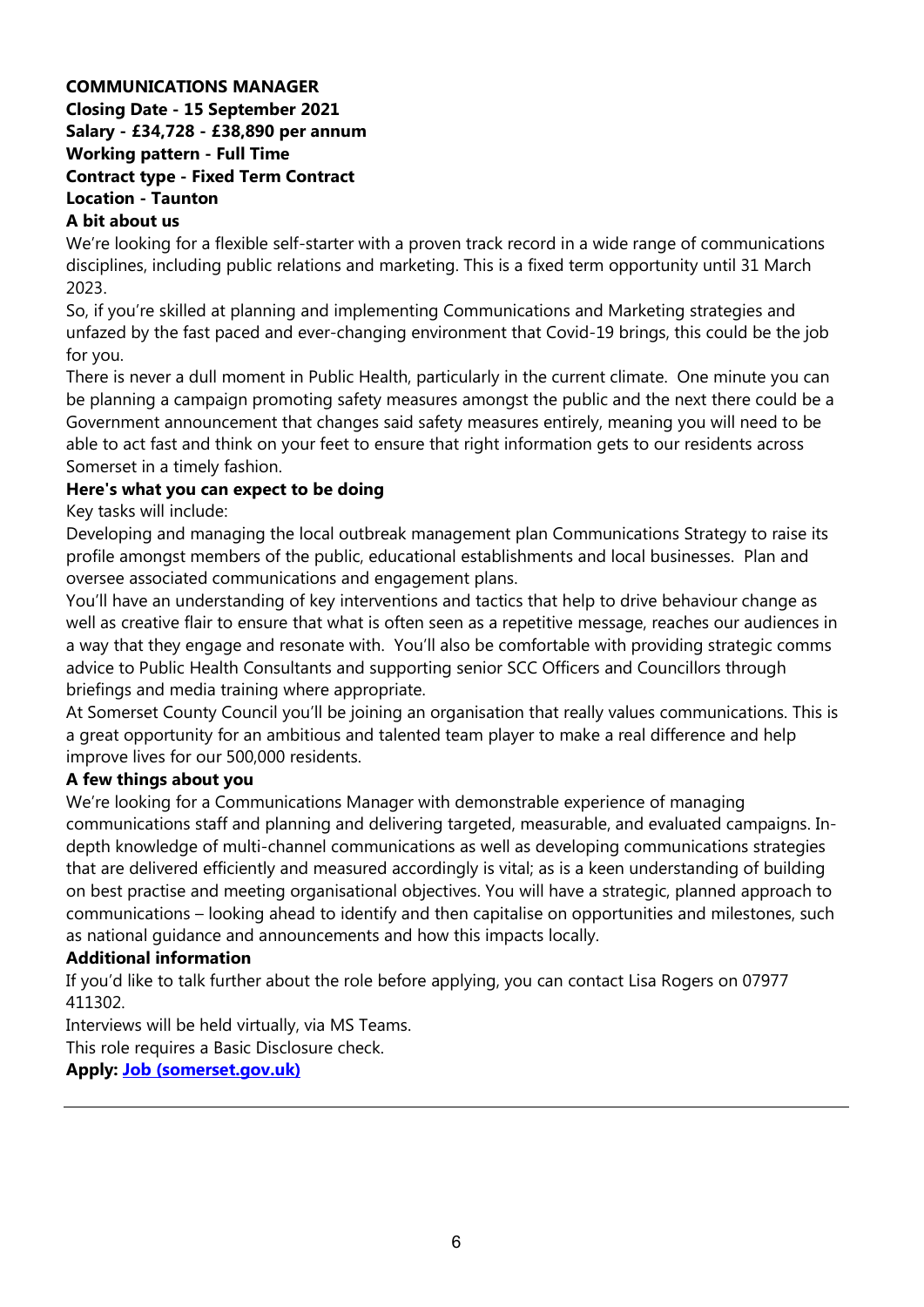#### ADVANCED PRACTITIONER - CHILDREN LOOKED AFTER Closing Date - 7 September 2021 Salary - £34,728 to £38,890 per annum Working pattern - Full Time Contract type - Permanent Location - Yeovil A bit about us

Due to recent promotions, we have an exciting opportunity for an experienced Advanced Social Work Practitioner to join our Children Looked After team (CLA) in Yeovil.

We are looking for Social Workers who are passionate and enthusiastic to provide a gold star service for all children and young people in our care and to also support their families.

We promote flexible working within our CLA teams and will consider part time, 9 day fortnight and other flexible working approaches. Our offices in the south of the county are based on the outskirts of Yeovil just 10 minutes from the A303 with plentiful parking on site. We are just 40 minutes' drive from Taunton, the county town of Somerset, 30 minutes' Dorchester and 45 minutes from the Jurassic Coast. There are good railway links to London, and options of town and some beautiful village living.

#### Here's what you can expect to be doing

The Key purpose of the role is to work with children and young people looked after to support them in achieving their potential in all areas of life.

Security and permanence is our passion for those children and young people that need it the most. Working in Children Looked After you will have the opportunity to support profound changes to a child's life and to build long term relationships to see them through their journey.

We place children and young people at the heart of what we do and you will work with their families, carers and other professionals to achieve positive outcomes for their education, health and social and emotional well being.

What our young people say they want in a Social Worker is:

'A good social worker is someone you can build a strong relationship with. And they are always there to listen, even when it is difficult to do so'.

Compassion, Care and Consistency' are really important to them.

Although, currently, we are still mainly working from home you will need to be living within easy distance to attend the Yeovil office base when required.

# A few things about you

You will:

- need to be a qualified social worker registered with Social Work England and have substantial experience working with children and families in social work.
- be passionate about relationship based practice, proud of your profession and be able to reflect and think creatively about how you can build relationships to work with children looked after and their families as well as work positively with Team around the Child partners.
- have the opportunity to support profound changes to a child's life.
- work directly with children and families and complete tasks of gathering information and be responsible for inputting onto an electronic file so you will need to have good relationship based skills with both adults and children as well as a good standard of written skills and computer technology.

CLA Social Workers in Somerset support children from 0-18, therefore you will need to have a good understanding of CLA policy, legislation and guidance and experience working within English care proceedings.

As an Advanced Practitioner you will work some of our more troubled children and young people and work with children, carers and birth families through court proceedings. You should be able to work with an increased level of autonomy and decision making; support less experienced colleagues with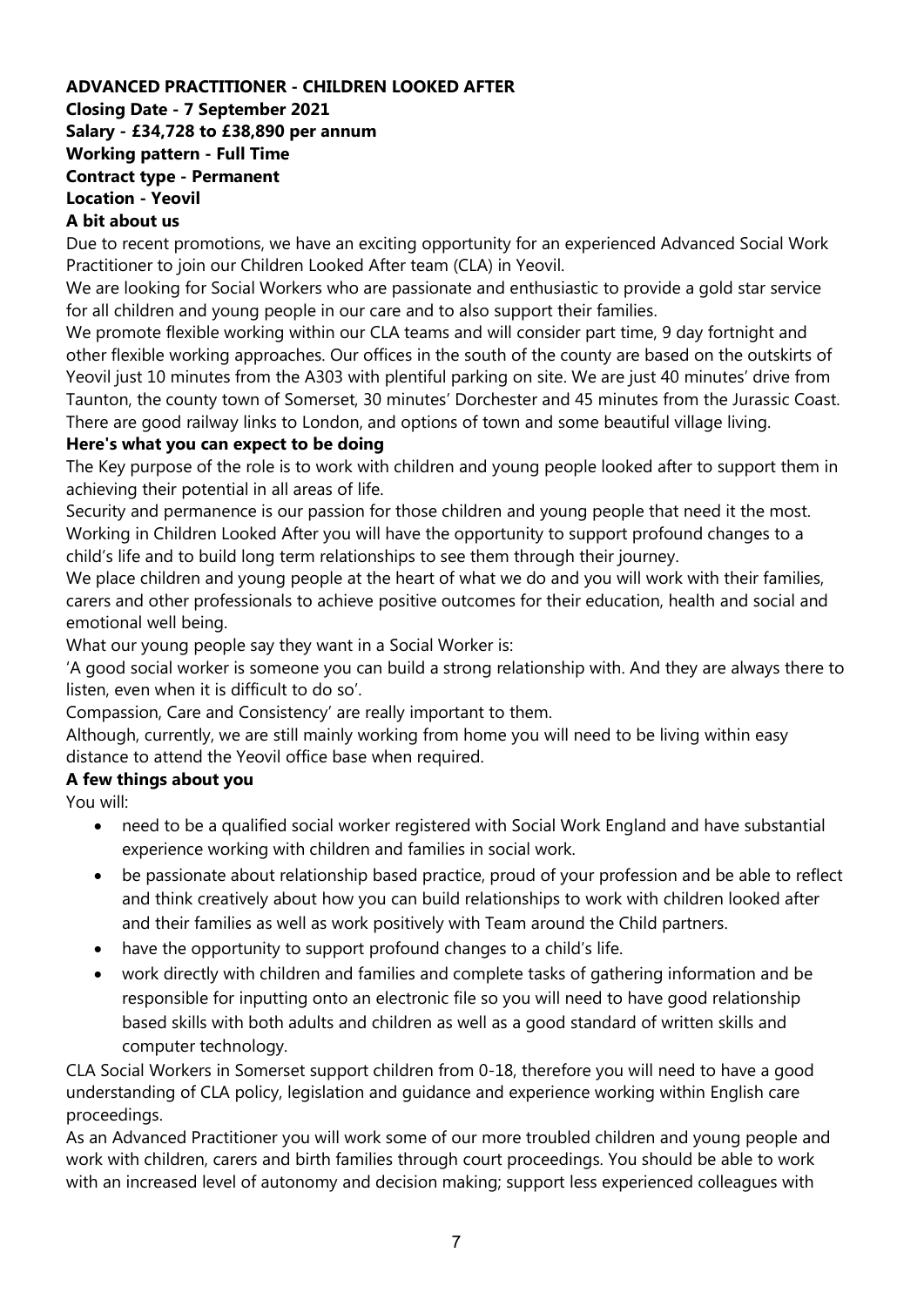practice meetings and chair meetings as appropriate to support good outcomes for the children and young people in our care.

You will be passionate about relationship-based social work, proud of your profession, and able to reflect and think creatively about how you can build relationships to make a difference to children and families. You will need to be a qualified social worker registered with Social Work England and have substantial experience working with children and families in social work.

Access to / use of a vehicle is an essential requirement as you will need to travel around this rural area.

#### Additional information

We'd love to hear from you if you think this could be the role for you so, for an informal chat about our jobs in Children Looked After please contact the Team Managers:

Office Number: 01935 463942

Kirsty Parsons: 07976692922

Victoria Rymell: 07977413849

We anticipate offering and conducting interviews ahead of the closing date for suitable candidates. All interviews will be taking place virtually, for example via Microsoft Teams

This post requires a criminal background check via the Disclosure procedure.

Apply: Job (somerset.gov.uk)

# SOLICITOR ADULT SOCIAL CARE

Closing Date - 8 September 2021 Salary - £34,728 to £38,890 per annum Working pattern - Full Time Contract type - Permanent Location - Taunton

# A bit about us

This is a full time post although part time hours (4 days a week) will be considered.

We're looking for a talented Solicitor, Barrister or FCILEx to join our Legal Services social care team at Somerset County Council.

Our legal team provides first-class legal advice to all of the County Council's departments, members and maintained schools. Ask any of our people why they work here, and they'll tell you about the incredible satisfaction that comes from being able to see your work make a difference. That, and the variety, the intellectual challenge, the quality of life, the fact that we don't have to stress about billing hours, we've a lot going for us as a legal team here in Somerset.

We recognise the importance of a good work life balance and do everything we can to accommodate flexible working, including some working from home and compressed hours. Please just let us know in your application or at any stage throughout the process (and beyond) if this is an option you'd like to explore.

We are offering a salary of up to £38,890, a recruitment allowance up to £5,000 per annum may be available (pro-rata for part time).

# Here's what you can expect to be doing

You'll be supporting the work of our Adult Social Care department advising all aspects of adult social care and mental health legislation.

You will work with minimum of supervision as part of a small team of Adult Social Care specialists, providing support to each other.

# A few things about you

You'll have experience in:

- Handling an Adult Social Care and Mental Health case load, including Deprivation of Liberty as it applies to adults.
- Advising on Adult Social Care and Mental Health law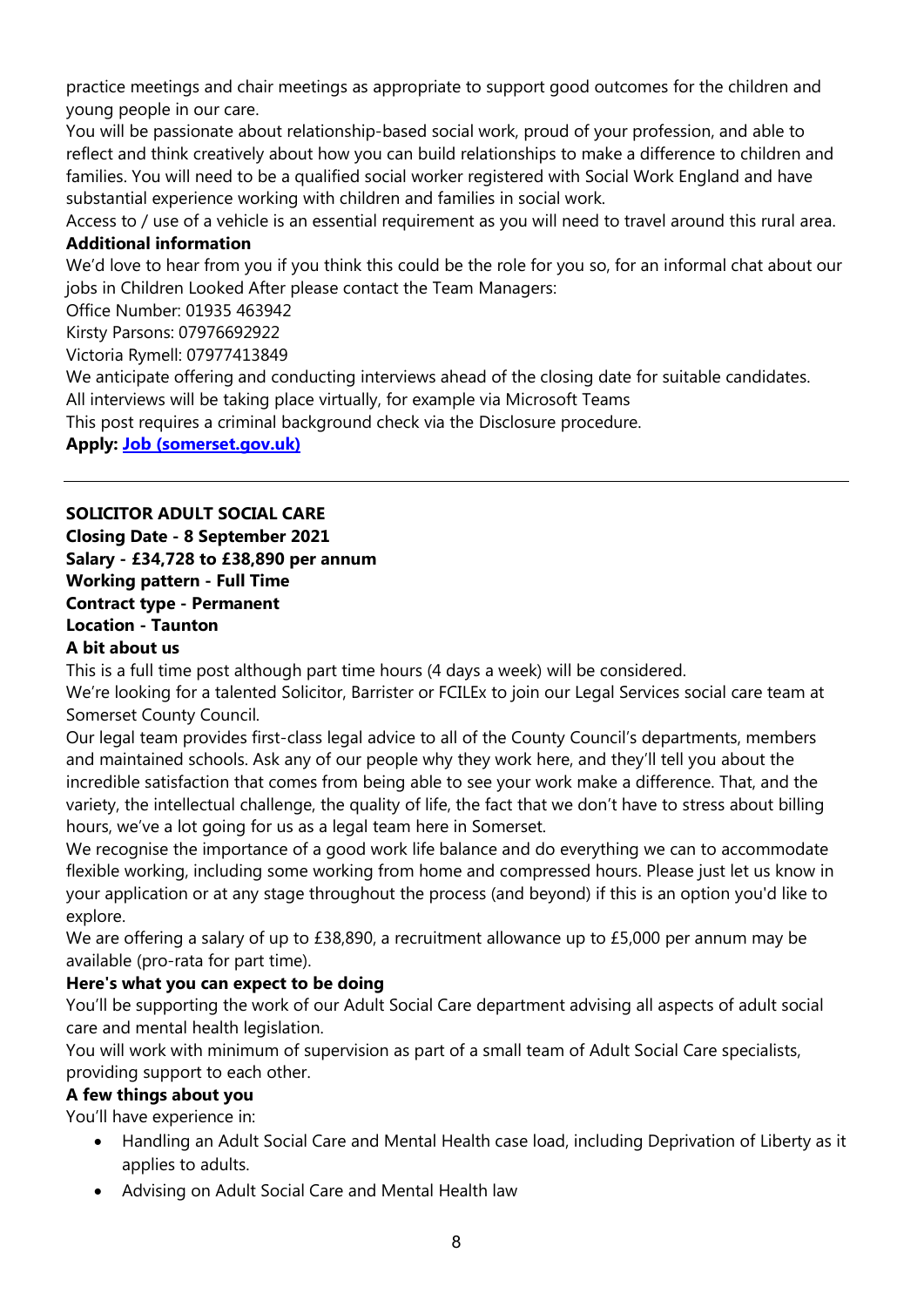- Knowledge of legislation relating to Adult Social Care and Mental Health
- Knowledge of Local Government Law
- Ability to represent the Council in the Court of Protection and the County Court
- A flexible approach and ability to travel throughout Somerset and elsewhere as needed

#### Additional information

If you are interested in finding out more before applying please get in touch with Tom Woodhams on 01823 355016.

A recruitment allowance of up to £5,000 per annum (pro rata for part-time) may be available. All interviews will take place via MS Teams

#### Apply: Job (somerset.gov.uk)

# ADVANCED PRACTITIONER - RISK ASSESSMENT & INTERVENTION SPECIALIST

Closing Date - 3 October 2021 Salary - £34,728 to £38,890 per annum Working pattern - Full Time Contract type - Permanent Location - Taunton A bit about us

We have an exciting opportunity to work with Somerset County Council Children's Services as a Specialised Child Sexual Abuse Worker (CSA).

Somerset is one of a very few Local Authorities hosting an in house specialist CSA role. Anticipating the retirement of our current Advanced Practitioner Social Worker in this position, we are now looking to recruit a qualified Social Worker, Probation Officer, Clinical or Forensic Psychologist or professional with a similar level of qualification, understanding, skill and experience to join us.

#### Here's what you can expect to be doing

Based within Children's Social Care, you will be responsible for both assessment and, where indicated as necessary, intervention in families where CSA is a current or unaddressed historical feature. This will include assessing adult risk to children and capacity to protect of non-abusing partners both in court proceedings and outside of court proceedings.

In addition you will work as a consultant to other parts of the children's workforce including our prevention and youth offending services, including being involved as a core member of our regular Reactive and Harmful Sexual Behaviour panel to address the needs of children and young people exhibiting concerning behaviours. The post holder will also offer group supervision and support to our team of facilitators responsible for coordination of the county programme for reactive behaviours through our primary schools.

#### A few things about you

Significant knowledge of and experience in the use of evidence based actuarial and clinical tools used to assess adult sex offenders will be necessary, alongside the ability to undertake individual treatment programmes for abusers and deliver information and education interventions for carers. Supporting social workers and other team members in safety planning in a core task.

You will also be required to work alongside other professional colleagues in delivering Reactive Harmful Sexual Behaviour training on behalf of Somerset Safeguarding Children's Partnership, to social care teams and partner agencies in Somerset.

#### Additional information

For an informal discussion about the post please contact:

Jock Mickshik, Specialist Social Worker on 07769605338 or email jmmickshik@somerset.gov.uk Lise Bird, Head of Prevention at Somerset County Council on 07585 795548 or email azbird@somerset.gov.uk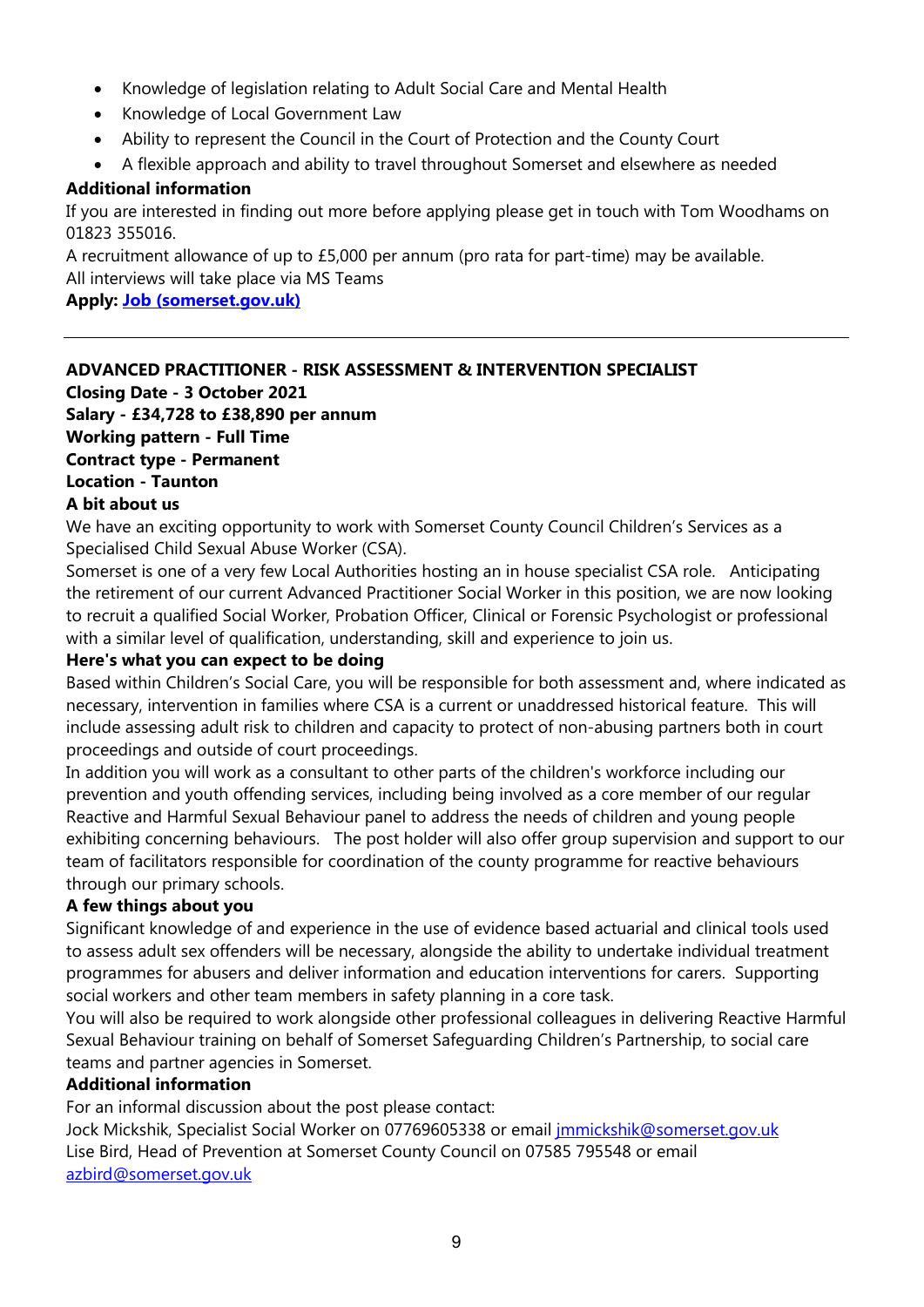All interviews will be taking place virtually, for example via Microsoft Teams and will be held on 12/10/2021.

This post requires a criminal background check via the Disclosure procedure. Apply: Job (somerset.gov.uk)

# ESTATES AND VALUATION ADVISOR

Closing Date - 22 September 2021

Salary - £34,451 to £38,728 per annum inclusive of a £4,000 recruitment allowance for up to 3 years

Working pattern - Full Time Contract type - Permanent

# Location - Taunton

#### A bit about us

We're looking for an Estates and Valuation Advisor to join our Estates team on a full time basis. Somerset County Council has a large and diverse property portfolio ranging from historic buildings to new office facilities and schools currently being constructed with everything in between! We are offering a salary of £34,451 to £38,728 per annum inclusive of a £4,000 recruitment allowance for up to 3 years

#### Here's what you can expect to be doing

You will assist in the provision of a full professional valuation and estate management service within the Estates team of the Councils Corporate Property group.

You will join a busy, dedicated and supportive team with aspirations for increased commerciality and portfolio management. The role will offer responsibility and experience in a wide range of activities associated with day to day Estate and Property management activities.

We recognise the importance of a good balance between work and home life so we do everything we can to accommodate flexible working including working from home, with agreement from the manager.

#### A few things about you

We're looking for an Estates and Valuation Advisor with an innovative and creative approach. You will be committed and adaptable in your work. It is essential that you have relevant experience, ideally a Chartered Surveyor and RICS Registered valuer but consideration will be given to those who are not but have demonstrable experience in this sector.

# Additional information

For an informal discussion about the role, please contact Charlie Field, Strategic Manager: Estates, on 01823 355325 or David Price, Service Manager: Estates Surveyor, on 01823 355144

Apply: Job (somerset.gov.uk)

#### ASSESSMENT AND REVIEW OFFICER

Closing Date - 13 September 2021 Salary - £22,183 to £25,481 per annum Working pattern - Full Time Contract type - Permanent Location - Taunton A bit about us

Are you passionate about making a difference and improving outcomes for children and young people? Somerset County Council have an exciting opportunity for an ambitious and enthusiastic person to join the Statutory SEND Team as an Assessment & Review Officer. The development of Inclusion Somerset within Children's Services is continuing to restructure the Statutory SEND Team as we continue to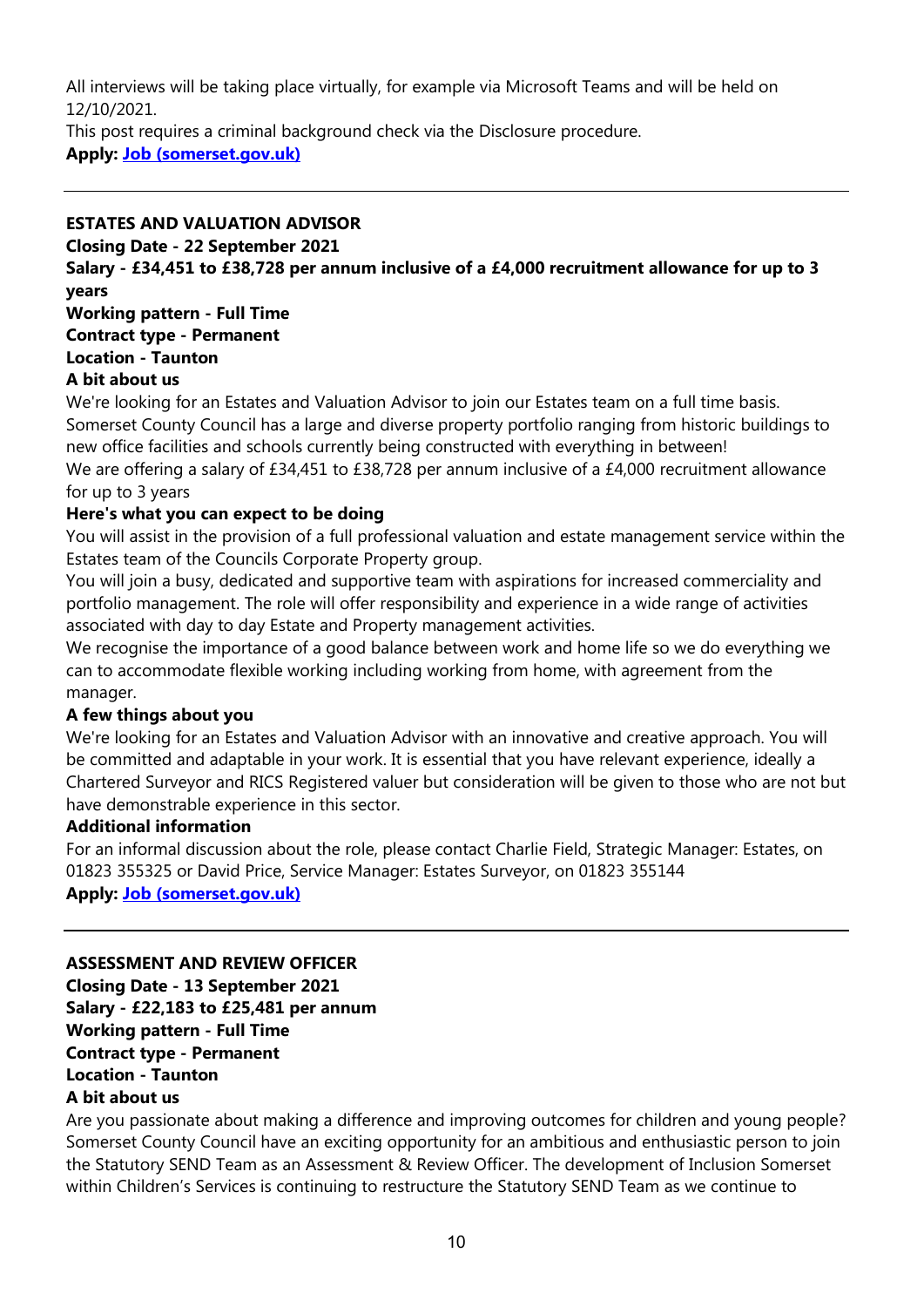improve our service to support children and young people with special educational needs and disabilities (SEND).

# Here's what you can expect to be doing

As a member of the Statutory SEND Team you will support in the delivery of the statutory functions of the Local Authority in respect of the Education Health Care Plans (EHCPs); in addition you will be required to use your knowledge and skills to support partners to meet the wider needs of children and young people with these statutory processes.

You will be part of a strong and ambitious team, with inclusion at the heart of service as we support children and young people and their families. The role of the Assessment and Review Officer is to ensure that children and young people who have SEND in Somerset have their needs met in a holistic way within their local communities and live the lives that they want to lead.

#### A few things about you

Duties within this role are varied and include dealing with correspondence (via email and post), record keeping, use of IT systems including Word, Excel, Teams and databases and having conversations with families and professionals about statutory processes. Experience of managing a busy caseload, working to strict timeframes and excellent organisational skills are essential skills to have. A knowledge of SEND and a positive mindset to rise to the challenge of a busy and interesting work environment is necessary.

# Additional information

For an informal discussion about the post please contact Gemma Reeves, SEND Operational Manager via email GReeves@somerset.gov.uk or Poppy Tuck via email PZTuck@somerset.gov.uk

We recommend applying as soon as possible. Depending on the level of response, we anticipate conducting interviews ahead of the closing date. All interviews will take place virtually via MS Teams.

Apply: Job (somerset.gov.uk)

IN-HOUSE RECRUITER Closing Date - 14 September 2021 Salary - up to £25,481 per annum Working pattern - Full Time Contract type - Permanent Location - Taunton A bit about us

#### We're looking for a talented In-House Recruiter to join our growing recruitment team at Somerset County Council. This is a brand-new permanent role and reflects our commitment to driving forward the quality of our recruitment.

We do everything we can to accommodate flexible working including working from home, compressed hours and other arrangements. Please just let us know in your application or at any stage throughout the process (and beyond!) if these are options you'd like to explore.

#### Here's what you can expect to be doing

You'll work with hiring managers across Somerset County Council to create successful hiring strategies. From writing compelling job adverts to sourcing candidates, you will work in partnership with our recruitment assistants to ensure our roles are filled with quality hires. What we can offer you:

- We recognise the importance of ongoing tailored training and development. As part our commitment to ensuring we have access to a range of recruitment insights and resources, we have recently signed up to The Firm.
- You'll also have opportunities to contribute to new resourcing projects to give you a range of experience. We have careers social media channels, as well as a careers website and blog - all of which you can get involved in.

# A few things about you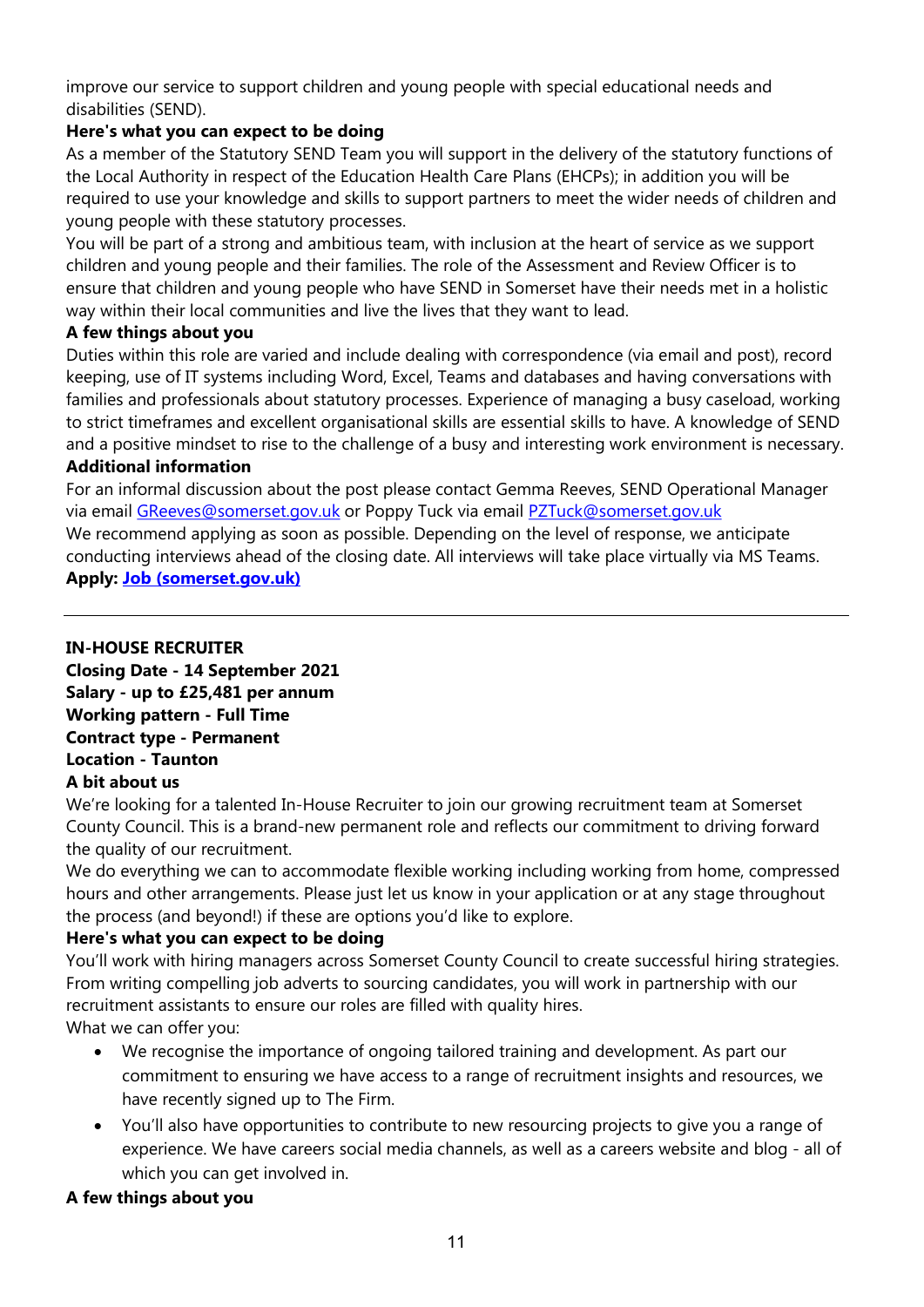You'll have recent In-House or agency recruitment experience, with success in filling hard to appoint to roles.

A brilliant communicator with the ability to persuade and influence staff at all levels, you'll create successful recruitment campaigns that will benefit the whole organisation.

You'll be passionate about creating an excellent experience for our candidates and our hiring managers. Self confident and curious, you will question the status quo where needed and be excellent at building relationships at all levels.

#### Additional information

If you'd like to discuss the role further before applying, we would love to hear from you. Please get in touch with Jessica Hann, Resourcing Development Lead on 01823 356211 or jzhann@somerset.gov.uk We give you the option to apply by CV or full application form, just click 'apply now' to submit your application.

Interviews will be held on MS Teams on 22 September.

#### Apply: Job (somerset.gov.uk)

# FAMILY FRONT DOOR PRACTITIONER Closing on 12 September 2021

£25,991 to £29,577 per annum Part Time 29.6 hours Permanent Bridgwater

# A bit about us

This is an exciting opportunity to join the Family Front Door Team which is the 'front door' for statutory social care and early help services in Somerset. It is a part time position, 29.6 hours a week based at Express Park Bridgwater, co located with partner agencies. This is a well respected team who triage request for involvement for the Family Intervention Service and work closely with them and social work colleagues. The working hours are 8:30-17:00 Monday-Thursday and 16:30 on a Friday.

The Family Front Door is a fast paced and exciting team ensuring that the children and families that we work with receive the right service the first time. Family Front Door Practitioners review Early Help Assessments that are submitted for the Family Intervention Service, gather information in order to assess and make recommendations as to whether this is the required outcome, or alternatively if the family needs to be sign posted to another agency to meet the family's needs.

The role will include partnership engagement, offering advice and guidance in implementing Somerset's continuum of need as identified in the SSCP document "Effective Support for Children & Families" and ensuring the effective operation of the Early Help Assessment.

We recognise the need for continuing professional development and support practitioners with developing their skills and career progression. There are regular CPD sessions held internally which are contributed to by social workers and also external agencies.

#### Here's what you can expect to be doing

As part of your role, you will respond to request for intervention for the Family Intervention Service for children aged 0-25.

You will be expected to liaise with members of the public and professionals over the telephone in order to gather and assess information to determine what level of intervention is required. You will work on a rota system within the team, which allows for variation and development of skills including duty, consultation and quality assurance work.

#### A few things about you

You will:

- Champion Early Help in a variety of settings.
- Promote integrated working.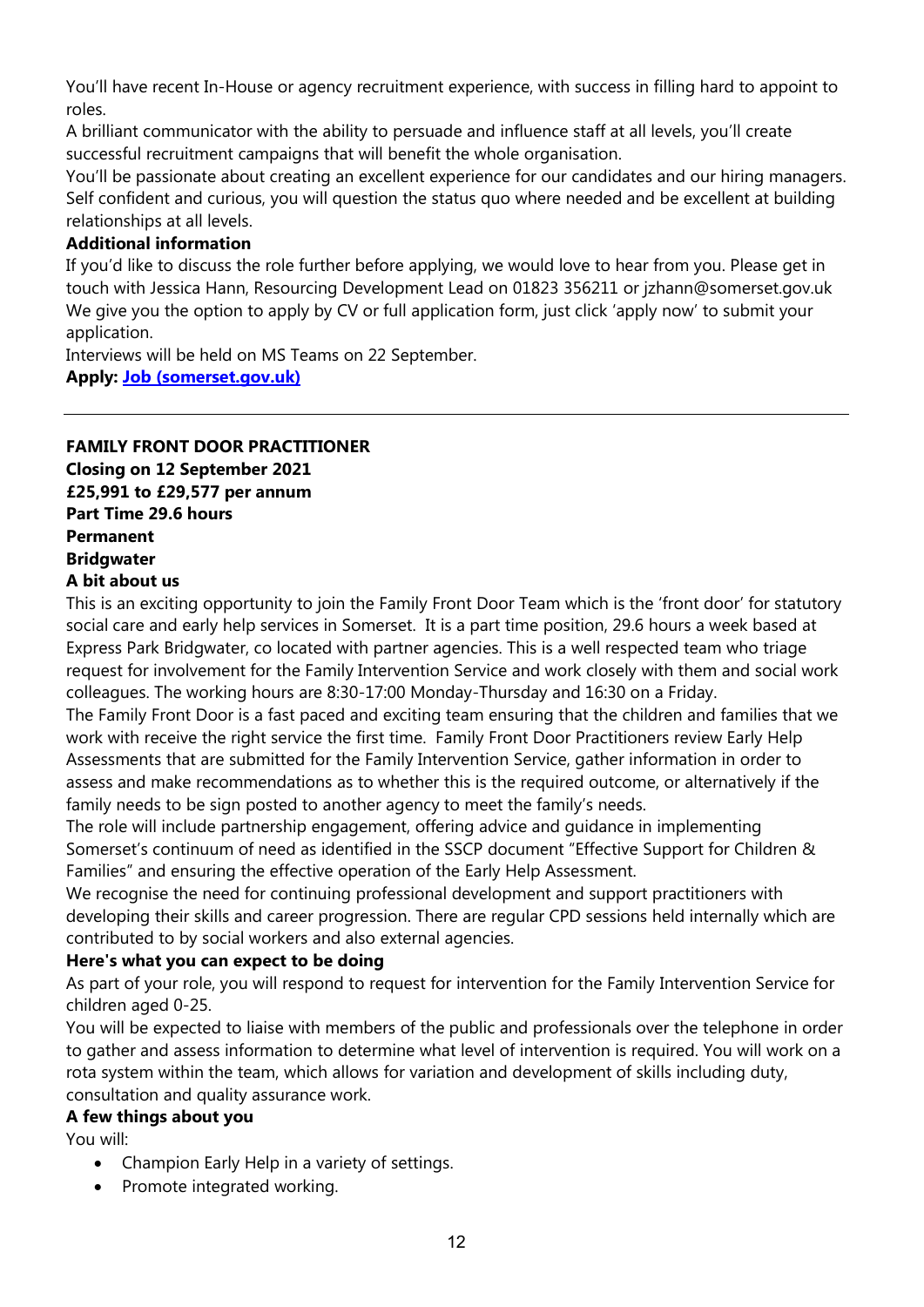- Provide support, advice and guidance in relation to the Early Help Assessment (EHA) and the Continuum of Need and Intervention.
- Assist in the assessment of need, planning and review of Early Help services
- Form effective working relationships with partners and colleagues.
- Take responsibility for your own work and demonstrate a willingness to learn from others and from experience.
- Understand and adopt anti-discriminatory practice.
- make decisions and giving advice and guidance when professionals submit Early Help Assessments (EHA) requesting Family Intervention Support for a child or young person.
- Have a solid knowledge of the 'Effective Support for Children and families' document and being able to apply this.
- Ensure the provision of a duty rota providing advice to a range of front line staff regarding the processes for making referrals, advice on completing an EHA and signposting to early help services available within Somerset.

The role also involves speaking with service users and using feedback from service users to inform decision making regarding referrals and to inform service improvement.

Family Front Door Practitioners also have a responsibility for championing the EHA in multi-agency forums, making necessary amendments to the EHA and ensuring that guidance on Professional Choices is up to date. There is the opportunity to be involved in quality assurance work with partner agencies to help improve the quality of EHA's being submitted to ensure that children and young people are getting the right service.

#### Additional information

For further information or an informal discussion about this exciting opportunity, please contact: Emily Harding-Moody, Team Manager on 01278 454067, email **EHarding@somerset.gov.uk or** Kelly Brewer EDT Operations Manager on 01278 454067

All interviews will be taking place virtually, for example via Microsoft Teams

We anticipate offering and conducting interviews ahead of the closing date for suitable candidates. If this role is customer facing you will need to speak fluent English.

This post requires a criminal background check via the Disclosure procedure.

Apply: https://www.somerset.gov.uk/jobs-and-careers/job-search/job/?jobId=2509

#### FINANCE & TECHNICAL SUPPORT ASSISTANT

Closing Date - 8 September 2021

Salary - £18,933 to £19,698 per annum

Working pattern - Full Time

Contract type - Permanent

# Location - Taunton

#### A bit about us

The Property & Grounds Finance Team and Technical Admin Team are two dedicated, diverse, and friendly teams that pride themselves on the provision of high-quality administrative support for their Grounds and Maintenance service. We provide vital support to the frontline services within SSE Property & Grounds, who support Children and Young People within Somerset.

We are looking for someone enthusiastic who shares our commitment to providing a quality service to ensure Children and Young People have a safe and secure environment to learn in.

#### Here's what you can expect to be doing

This is an exciting opportunity for a hardworking and motivated individual to join the team on a permanent basis.

You will be responsible for providing finance and admin support to a number of Engineers, Surveyors, and Landscape Architects within the team. This will include arranging, attending, and minuting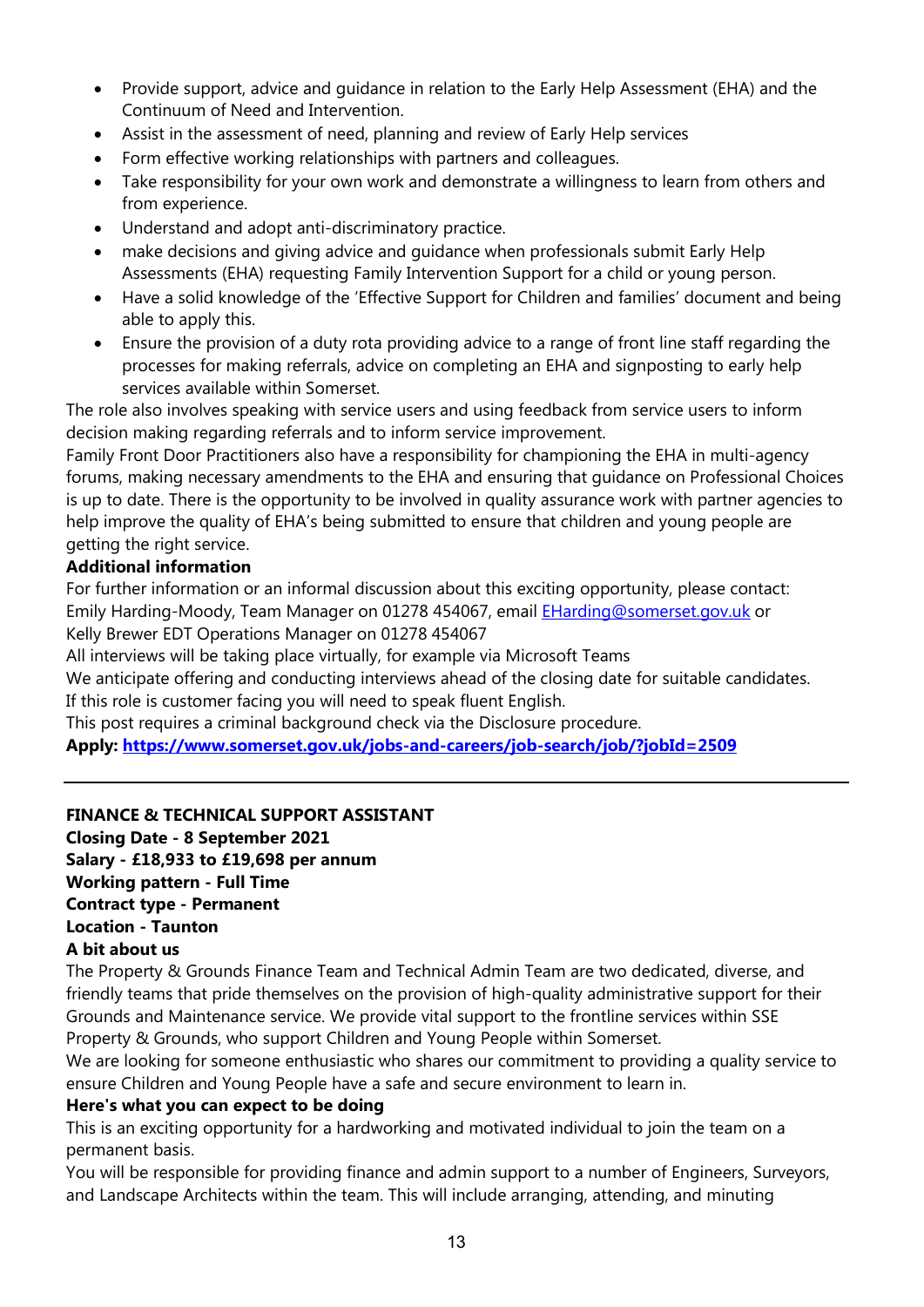meetings, ensuring prompt payment of contractors invoices and liaising with staff across Somerset County Council as well as external clients.

#### A few things about you

The ability to prioritise, good attention to detail, excellent communication and organisational skills are essential. You must be confident in the use of IT and Microsoft packages. The ability to adapt and be flexible to the changing needs of the role is a necessary part of the role and requires a positive and committed attitude.

#### Additional information

For an informal discussion about this post, please contact Tina Follett or Tracey Folkes via email TLFollett@somerset.gov.uk or TFolkes@somerset.gov.uk

All interviews are being held virtually via MS Teams.

Apply: Job (somerset.gov.uk)

#### ADMINISTRATIVE ASSISTANT

Closing Date - 12 September 2021 Salary - £15,050 - £15,351 per annum Working pattern - Part Time Contract type - Permanent Location - Bridgwater A bit about us

You don't have to be a Social Worker to make a difference. There is so much that goes on behind the scenes to support our Family Time Team working in Children's Social Care. That's why we are looking for experienced administrators to join our Business Support Team.

The team are part of Somerset County Council's Children's Social Care, working with vulnerable children and young people in care, their parents and carers in Somerset.

#### Here's what you can expect to be doing

It is an administrative role like no other! No two days are the same. You will be providing proactive, office-based support in our busy Family Time Centre based at The Rollercoaster, Parkway, Bridgwater, welcoming children, carers and members upon arrival. The nature of the work is sensitive and highly confidential; the tasks are varied, and you will be given full training and support to undertake them. There are lots of opportunities for development and career progression within our Children's Services Business Support teams. All of our current Children's Social Care Business Support Officers and our Business Support Managers joined us as Administrators. We have many former Business Support colleagues who have been inspired to take an operational career path in social care, and they have been supported by us to do this.

#### A few things about you

It's really important that you are passionate about helping to improve the lives of vulnerable children and young people living in Somerset. As an Administrative Assistant, you will have a warm, friendly, non-judgemental manner in order to help the families we support feel comfortable. You will need to be calm and kind in difficult situations and conversations. Good organisational skills, willingness to learn, the ability to be a good team player, multitasking and the ability to work using your own initiative are all key to success within this role.

It's a fast paced, reactive role and you will be expected to manage a number of varied tasks at any one time. The workload can be very high, and attention to detail is essential to ensure information is correct and family time sessions go ahead successfully. You will need to be familiar with all Microsoft Office programmes.

#### Additional information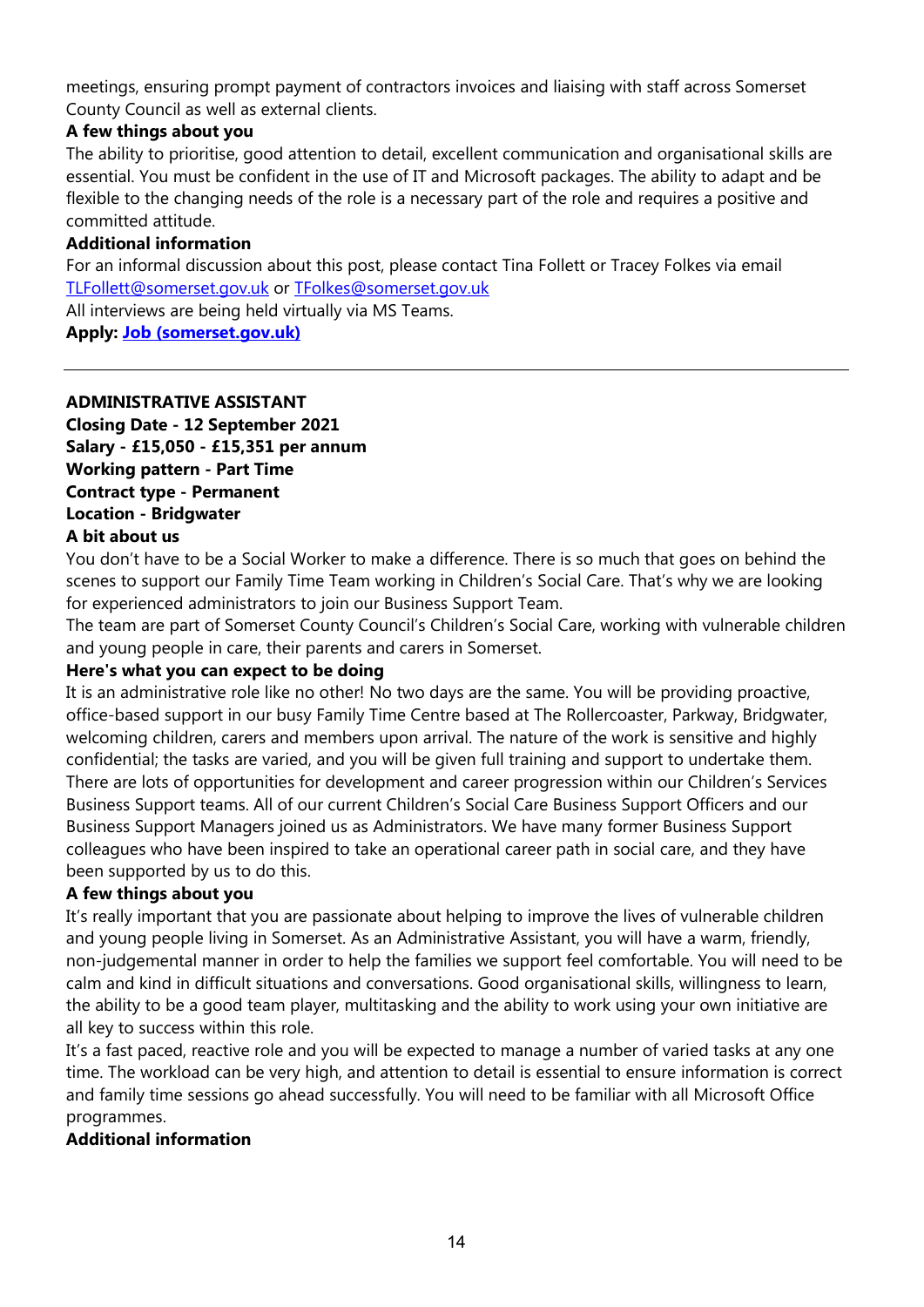You can read more about the work we do in the Candidate Information Pack, but If you would like further information regarding the post please contact Kat Hughes, KHughes@somerset.gov.uk or Clare Dowden CDowden@somerset.gov.uk.

Interviews will take place on Tuesday 21st September via MS Teams.

Apply: Job (somerset.gov.uk)

ADMINISTRATIVE ASSISTANT Closing Date - 9 September 2021 Salary - £18,562 - £18,933 per annum Working pattern - Full Time Contract type - Permanent Location - Taunton

#### A bit about us

You don't have to be a Social Worker to make a difference; there is so much that goes on behind the scenes to support our frontline social care workers. That's why we are looking for an Administrative Assistant to join our Children's Advocacy and Independent Reviewing Service Business Support Team. We are a busy friendly team who provide office based administrative support to Independent Reviewing Officers, Child Protection Coordinators, Route 1 case workers and operational staff. The team is part of Children's Social Care at Somerset County Council, working with key Social Work colleagues to deliver excellent services to vulnerable children and young people, their families, and carers in Somerset.

#### Here's what you can expect to be doing

It is an administrative role like no other! No two days are the same, and you will really be helping to make a change by providing proactive office-based support to frontline social care staff in a busy working environment. The nature of the work is sensitive and highly confidential. The tasks are varied, and we've listed some of the duties below to give you an idea of the role you'll be stepping into. You will be given full training and support to undertake them;

- Arranging Child Protection Conferences and Fostering Reviews
- Preparing and distributing invitation letters, conference reports and conference outcomes
- Liaising with other Children's Social Care teams and external professionals.
- Diary and mailbox management
- Formatting and sending of reports that contain potentially distressing and confidential information.
- Provide direct support to Service Managers and Social Work practitioners.
- Updating our database system (LCS) regularly with information provided by operational workers.
- Use and/or manipulate reporting and recording systems to provide senior officers with management information and identify areas of concern.

There are lots of opportunities for development and progression within our Children's Services business support teams. All of our current Children's Social Care Business Support Officers and our Business Support Managers joined us as Administrators. And we have many former business support colleagues who have been inspired to take an operational career path in social care, and they have been supported by us to do this.

#### A few things about you

It's really important that you are passionate about helping to improve the lives of vulnerable children and young people living in Somerset. You need excellent organisational skills, willingness to learn, the ability to be a good team player, able to multitask and be able to work under your own initiative.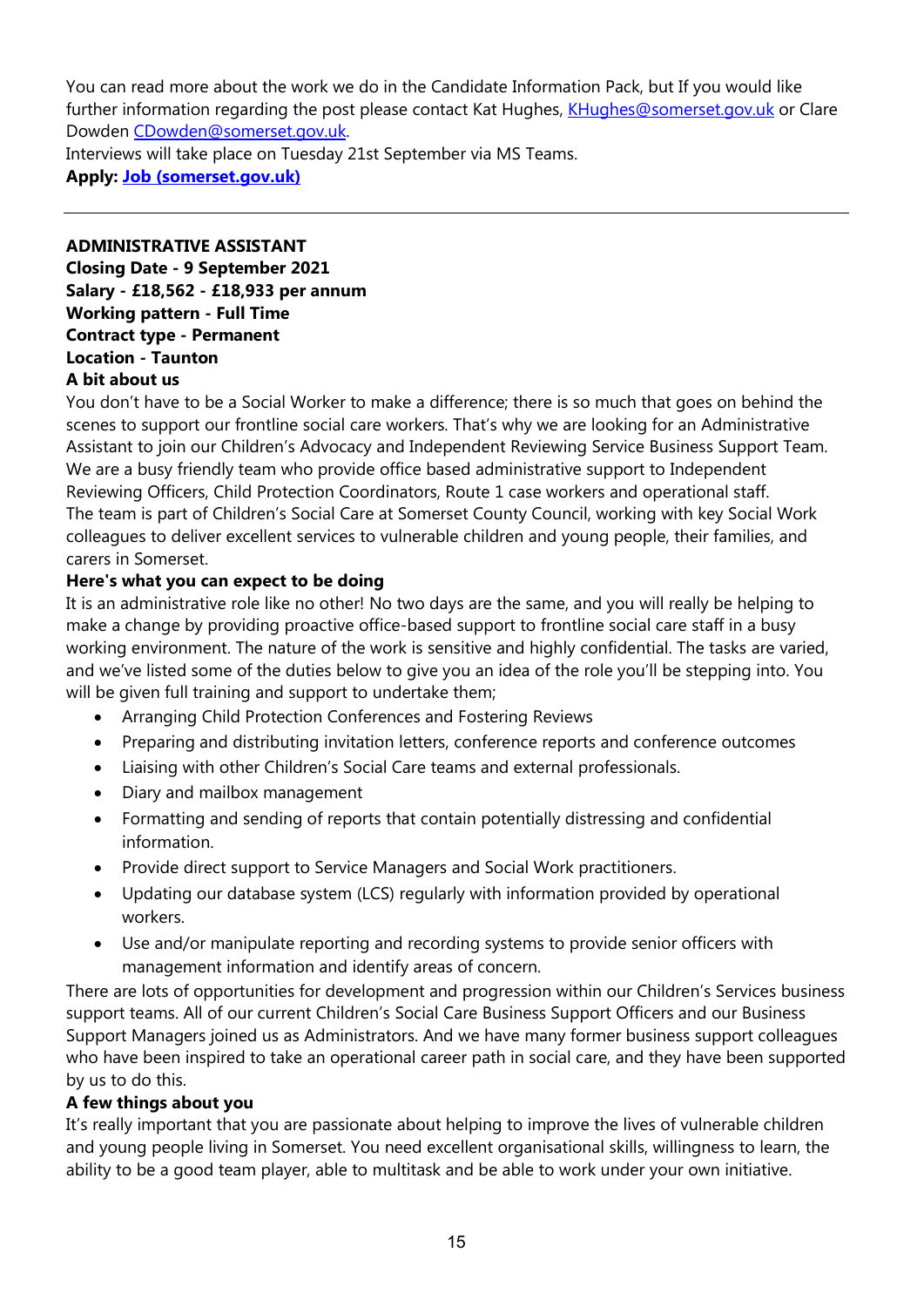It's a fast paced, reactive role and you will be expected to manage a number of varied tasks at any one time. The workload can be very busy and attention to detail is essential to ensure information is correct. You will need to be familiar with all Microsoft Office programmes.

Face to face client contact is minimal, although there will be some telephone contact with clients and professionals so good communication skills are required.

#### Additional information

Due to the current Covid restrictions our Business Support staff are being supported to work from home. We do anticipate a partial return to the office when restrictions allow, and there will be an element of office work (County Hall, Taunton) to help the teams undertake some tasks that we cannot do from home.

Interviews will take place virtually, via MS Teams.

This role requires a Basic Disclosure check.

Apply: Job (somerset.gov.uk)

#### ADMINISTRATOR

Closing Date - 9 September 2021 Salary - £8,187 - £8,518 per annum Working pattern - Part Time Contract type - Permanent Location - Taunton A bit about us

We are looking for an Administrator to join our building maintenance team in Taunton. The Property Maintenance Group (PMG) is part of the Somerset County Councils Corporate Property Estates Group. PMG are responsible for delivering high quality building maintenance services both planned and reactive across the corporate property portfolio.

#### Here's what you can expect to be doing

You'll be supporting a team of highly qualified and experienced Engineers/Tradesmen by providing office-based support from within our busy Helpdesk team. Daily, you will provide a link between engineers, sub-contractors, suppliers, office support and stakeholders. You'll be closely involved in scheduling, data collection, procurement and system management etc.

#### A few things about you

We're looking for a person who will relish a varied and challenging role, be an active team player, welcomes responsibility and have strong organisation skills.

#### Additional information

At present many people are working from home where possible. It is anticipated that this arrangement will continue for some time, as such once initial training, both virtual and office based, has been completed you will be encouraged to work remotely, if you feel this would be a challenge please let us know in your application, it may be possible to arrange access to office facilities with your Managers agreement.

For an informal discussion feel free to contact Chris White on 01823 356131.

Interviews will be held virtually, via MS Teams.

This role requires a Basic Disclosure check.

#### Apply: Job (somerset.gov.uk)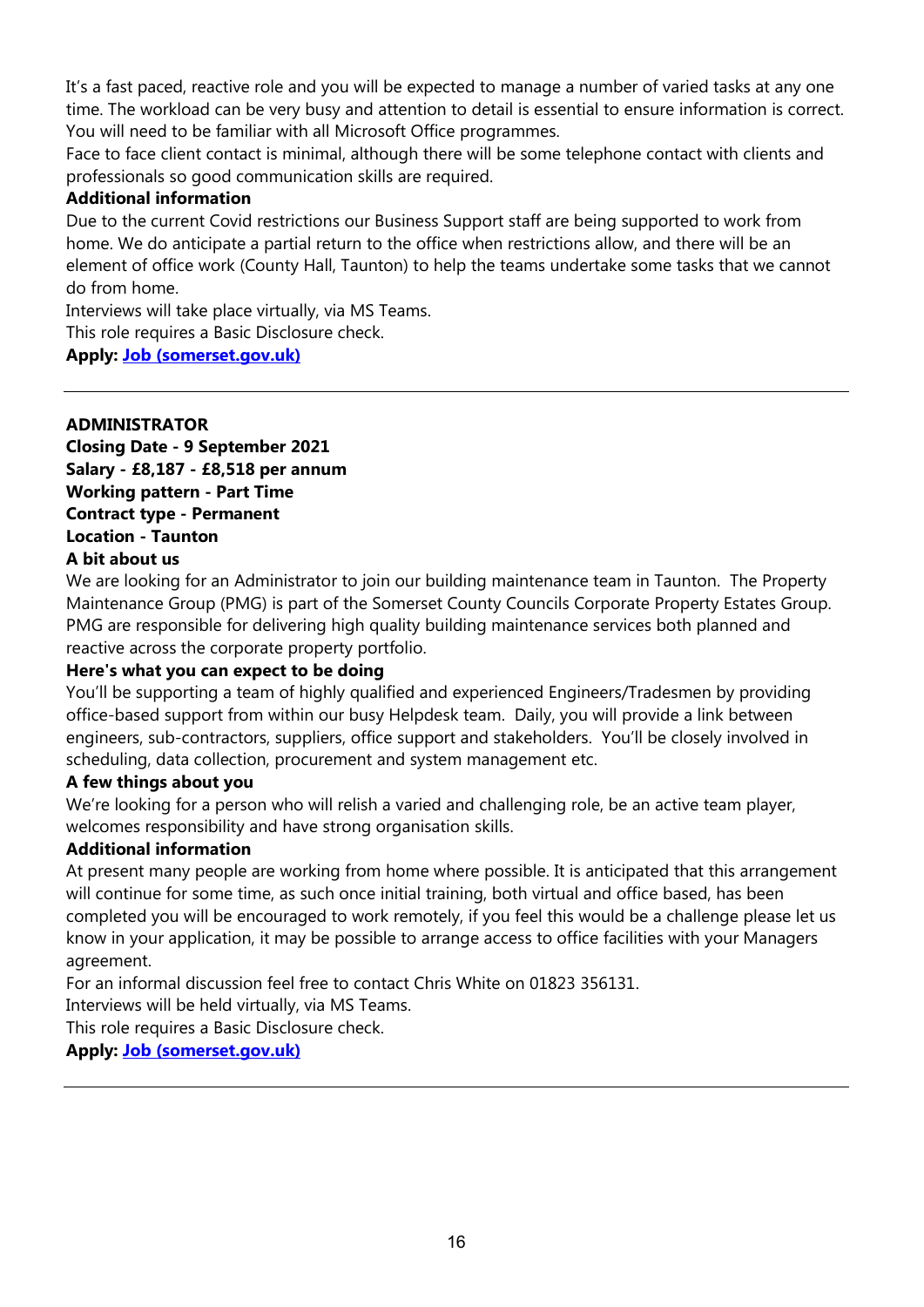#### LIBRARY AND INFORMATION OFFICER Closing Date - 10 September 2021 Salary - £8,443 to £8,784 per annum Working pattern - Part Time Contract type - Permanent Location - Glastonbury A bit about us

We have a 16.5 hours per week opportunity for a Library and Information Officer.

If you haven't visited a Library in a while you may not fully appreciate what we offer, from Lego groups and Code Clubs, to IT courses and Baby Boogie sessions, and anything and everything to do with reading for pleasure. Our ideal candidate is more likely to organise a Harry Potter party and tweet about it than say "Shhh".

#### Here's what you can expect to be doing

Libraries are about books and so much more. We're offering this brilliant opportunity for you to join us as we continue to evolve as an innovative service. From day one you'll be working in a customer centred environment, a busy community hub that serves a diverse range of people, partners and organisations.

#### A few things about you

We are looking for well-motivated people to provide a welcoming environment to our customers. You will be hard-working and receptive to change, with a wide general knowledge, an interest in books, and a digital curiosity. You'll work in a team, dealing with enquiries and requests, planning and delivering interactive activities, and promoting our services You'll be encouraging the love of reading through a range of promotional activities. Confidence in the use of digital technology is essential as you will be helping customers to use our equipment and their own.

#### Additional information

For an informal discussion about the post please contact Samantha Addison on 07976 800322 or Martyn Thacker via email MThacker@somerset.gov.uk

All interviews will take please virtually via MS Teams.

#### Apply: Job (somerset.gov.uk)

#### Wookey Primary School And Little Acorns Playgroup Wells Road, Wookey, Wells, Somerset, BA5 1LQ

Headteacher: Andrew Marsh Tel: 01749 673650 Email: office@wookey.somerset.sch.uk Website: www.wookeyprimaryschool.co.uk

#### SEND TEACHING ASSISTANT

#### 8:45am to 3:20pm daily, term time only.

#### Grade 14 £9.81 – £10.21 (£18,933 – £19,698) pro rata

Do you want to work in a school which gets feedback like this from its parents?

"I think it's a brilliant School and your ethos is everything I would want for my two."

"You guys are fantastic and I've never seen such a hands on, dedicated team."

If so, we are the school for you! We are looking for someone to join our caring and committed team to work across KS1 and KS2. Experience of working with children with additional needs, and an ELSA qualification or similar, is essential.

We are committed to safeguarding and promoting the welfare of children and young people, and expect all staff and volunteers to share this commitment. An enhanced DBS disclosure is required. Applicant deadline: 9.00am Friday September 24<sup>th</sup> 2021

Interview: Friday September 31<sup>st</sup> 2021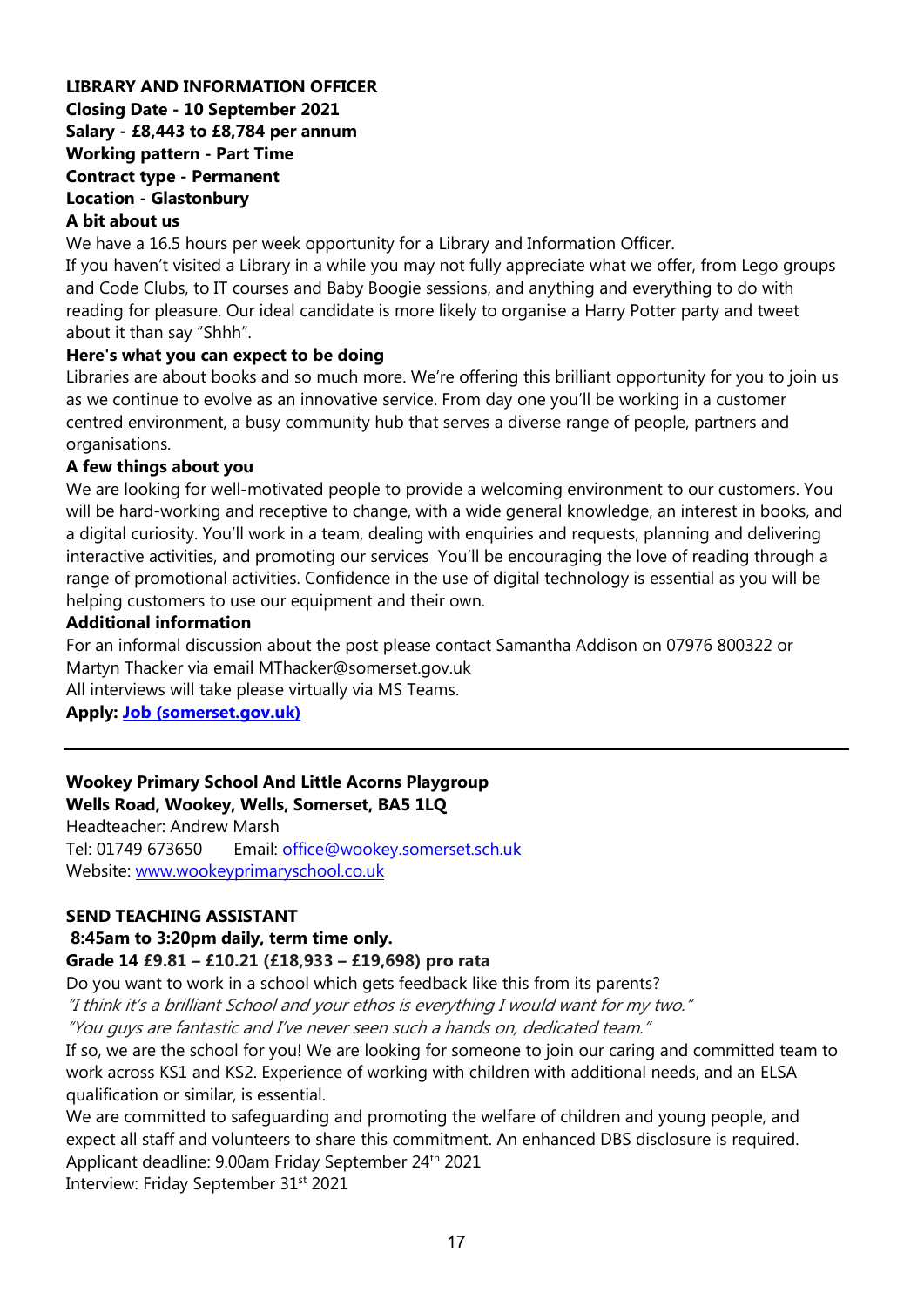If you would like more information please contact Andrew Marsh, Headteacher, at amarsh@educ.somerset.gov.uk.

Apply online at http://dasjobs.co.uk/job/send-teaching-assistant-18/

ILCHESTER COMMUNITY PRIMARY SCHOOL Somerton Road Ilchester BA22 8JL Tel: 01935 840568/840328 E-mail: office@ilchester.somerset.sch.uk Website: www.ilchestercommunityprimary.com

# PRE-SCHOOL ADMINISTRATOR/ ADMINISTRATIVE ASSISTANT

To start as soon as practical.

# 28 hours a week Monday to Friday 08:30- 12:30 and four afternoons 1:30-3:30 Term-time only. 12 hours at Scale 15:3 (£9.62)- 15:4 (£9.81)

#### 14 hours at Scale 14: 4 (£9.81)- 14:6 (10.21) dependent on experience

We are looking for an efficient and flexible person to work within our infant and Early Years department at our vibrant and friendly school. The person appointed will have responsibility for the efficient and effective administration of our preschool (including finance) and assist in the administration of the Primary School from within the infant department. We are looking for someone who is motivated and enthusiastic, enjoys working with children and can cope with working in a very busy environment. The ability to take on additional hours/ provide flexibility, when required, would be desirable. The successful candidate will have:

The ability to create a welcoming environment and to provide an excellent first school contact

- 
- Excellent interpersonal and communication skills, working alongside children, staff and governors
- Proven secretarial and clerical experience
- Excellent ICT skills
- Excellent and effective organisational skills
- The ability to work under pressure and to tight deadlines is essential.
- Have an understanding of the importance of confidentiality and accuracy when handling pupil data.
- Have good literacy and numeracy skills.

Experience of pre-school administration or transferrable skills from another sector is desirable. If you are calm, reliable and efficient, have a good sense of humour and are able to work effectively despite frequent interruptions we would love to hear from you. Knowledge of Word and Excel and excellent typing skills are essential.

Information about our school and an application form can be downloaded from the school website: www.ilchestercommunityprimary.com (Look under staff vacancies). Please apply using this form and include the names and addresses of two referees.

Please apply in writing to Mr N J Heath, Headteacher

Closing Date: Monday 13th September 2021 - 9am

Interviews: Provisionally Friday 17th September 2021

#### Ilchester Community Primary School is committed to the safeguarding of all children. Thorough background and criminal record checks will be conducted.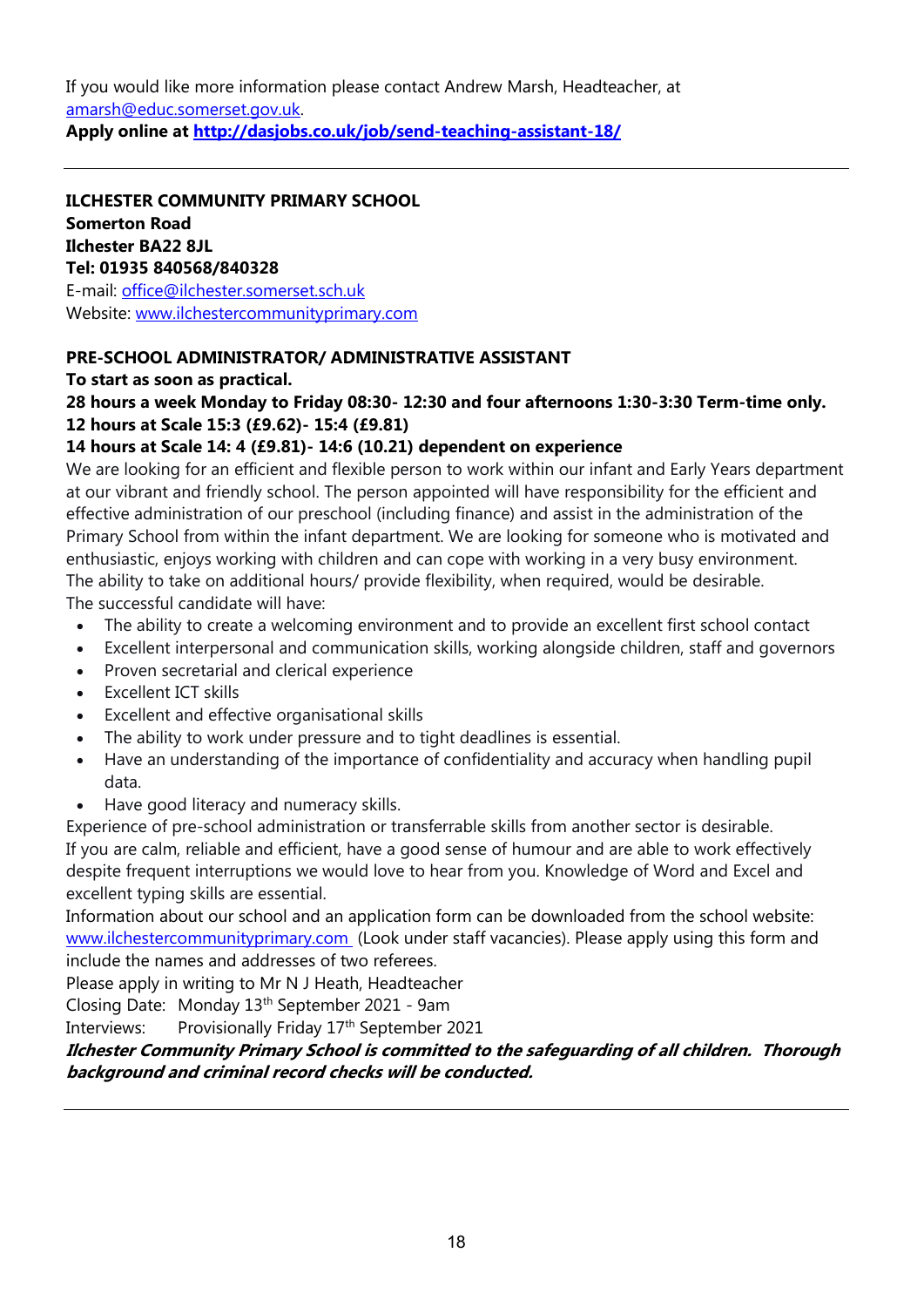## Berkley C of E First School, Berkley, Frome, Somerset BA11 5JH

Tel: 01373 887390 Email: sch.030@educ.somerset.gov.uk Headteacher Mrs S Thompson

#### TEACHING ASSISTANT

#### Full Time

#### Pay: Grade 15 point 3 to 4 (£9.62-£9.81 per hr)

Hours: 9am-3pm Mon-Fri, some flexibility will be needed, to be discussed at interview (term time only)

#### Contract Type: Temporary for the first 3 months, leading to permanent on review

Berkley Church of England First School is a thriving rural village school with a caring ethos. It provides an idyllic environment for children's physical, intellectual, spiritual, moral and social development. We are currently recruiting a Teaching Assistant to provide learning support to children from Reception through to year 4.

At Berkley First School our children are highly motivated and excited by learning, creativity is at the heart of our school and we are looking for a special person to join our team who shares our vision and values.

The main aim of the Teaching Assistant is to support teachers in the delivery of academic excellence, with professionalism and enthusiasm. As the Teaching Assistant, you will support our teachers to take a creative approach to teaching pupils according to their educational needs, maximising children's achievement and ability to develop.

This is a great opportunity for a Teaching Assistant who is looking to start or continue their career in education and is motivated to inspire learning in children.

#### The ideal Teaching Assistant will:

- Be Enthusiastic, Compassionate, Creative and Resilient.
- Passionate about inspiring children to reach their potential and willing to go the extra mile to ensure the best learning experiences take place.
- Have excellent interpersonal skills and confidence to build strong relationships
- Work collaboratively, supporting the team and contribute to the wider life of our school.
- Bring fresh ideas and a willingness to adapt quickly to change.

#### In return we can offer:

- An idyllic rural village school environment, with a supportive team and governing body.
- Imaginative and enthusiastic children, who experience a broad range of learning opportunities (curricular and co-curricular).
- Supportive families and a warm and welcoming church community.
- A commitment to developing a healthy work/life balance
- A school in which children are genuinely at the heart of everything we do.
- Opportunities for self-growth

#### Applications, available at http://dasjobs.co.uk/job/teaching-assistant-501/, should be emailed to Sch.030@educ.somerset.gov.uk

Closing Date: Tuesday 7th September 1pm Interview Date: TBC

#### Commencement date: As soon as possible

Berkley First School is committed to safeguarding and promoting the welfare of children and young people and expects all staff and volunteers to share this commitment. All applicants will be subject to a full Disclosure and Barring Service check before appointment is confirmed.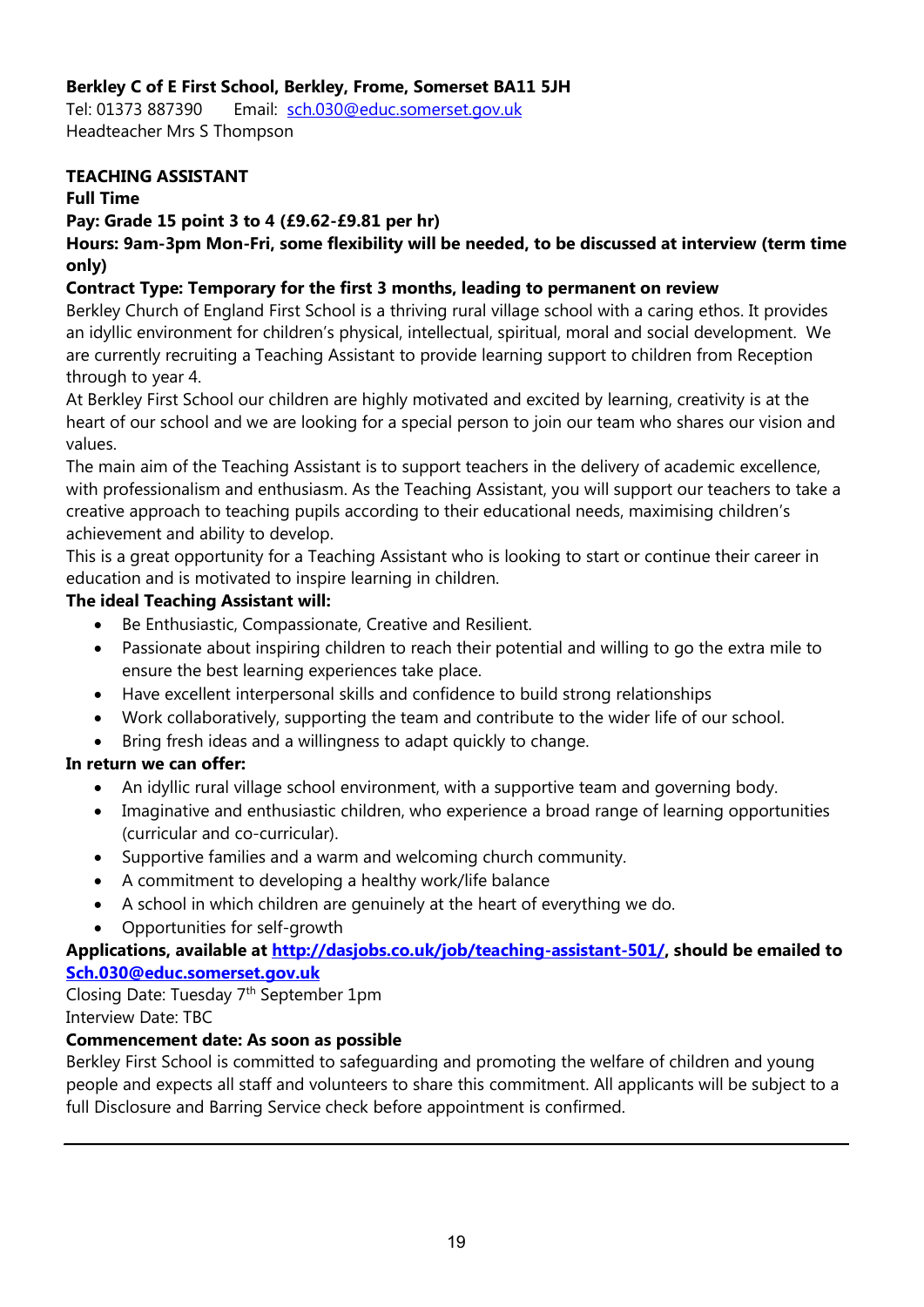#### Trull Church of England Voluntary Aided Primary School Church Road, Trull, Taunton, TA3 7JZ 01823 333239 sch.369@educ.somerset.gov.uk

www.trullprimary.com

#### LUNCHTIME SUPERVISOR

#### Salary: Grade 16

Term time only: Monday to Friday: 12.00 noon – 1.30pm (7½ hours per week) (Job share considered)

We are looking for a caring and enthusiastic Lunchtime Supervisor to support pupils in both the dining hall and the playground.

#### We are looking for someone who has:

- Experience of working with children
- A flexible approach to their work and ability to work as part of a class and team.
- The ability to take initiative and support where required.
- A commitment to safeguarding and promoting the welfare of all children and young people.
- To be confidential and discreet concerning pupils and their needs.

# In return, we can offer:

- Highly supportive staff, governors, parents and fantastic pupils;
- Outstanding levels of behaviour and safety;
- A warm Christian ethos;

Trull CE VA Primary School is committed to safeguarding and promoting the welfare of children and young people; this is a commitment which we expect all staff and volunteers to share. We follow Safer Recruitment Guidelines and the successful candidate will be required to undergo an enhanced DBS check.

Visits to our school are actively encouraged. If you would like to arrange a visit please contact the School Office on 01823 333239 or email: sch.369@educ.somerset.gov.uk. An application form can be found on our website: www.trullprimary.com

Closing date: Monday 6th September 2021 at 12.00 noon Interview date: Tuesday 7<sup>th</sup> September 2021

Taunton Deane Partnership College (TDPC) is one of four Pupil Referral Units commissioned by Somerset County Council and Somerset schools. We provide services through a number of centres for students of compulsory school age who have a range of social, emotional and mental health (SEMH)

needs. Students are referred through their mainstream schools in the Taunton Deane and West Somerset area and through the SEN Service at Somerset County Council.

#### ADOLESCENT SUPPORT WORKER



**Taunton Deane Partnership College** 

37 hours per week, Fixed term to 31/08/22, term time plus 4 weeks (please note that some work during July and August is required to support summer holiday activities) Start date: As soon as possible (by negotiation)

Salary: Grade 12 (Actual salary £20,073 - £22,732)

We wish to appoint an Adolescent Support Worker to support students (predominantly years 9-11) who are at risk of Permanent Exclusion. Their role is to build relationships, support with specific issues in and out of education as advised by school and as part of the team enabling the student to reconnect with their education.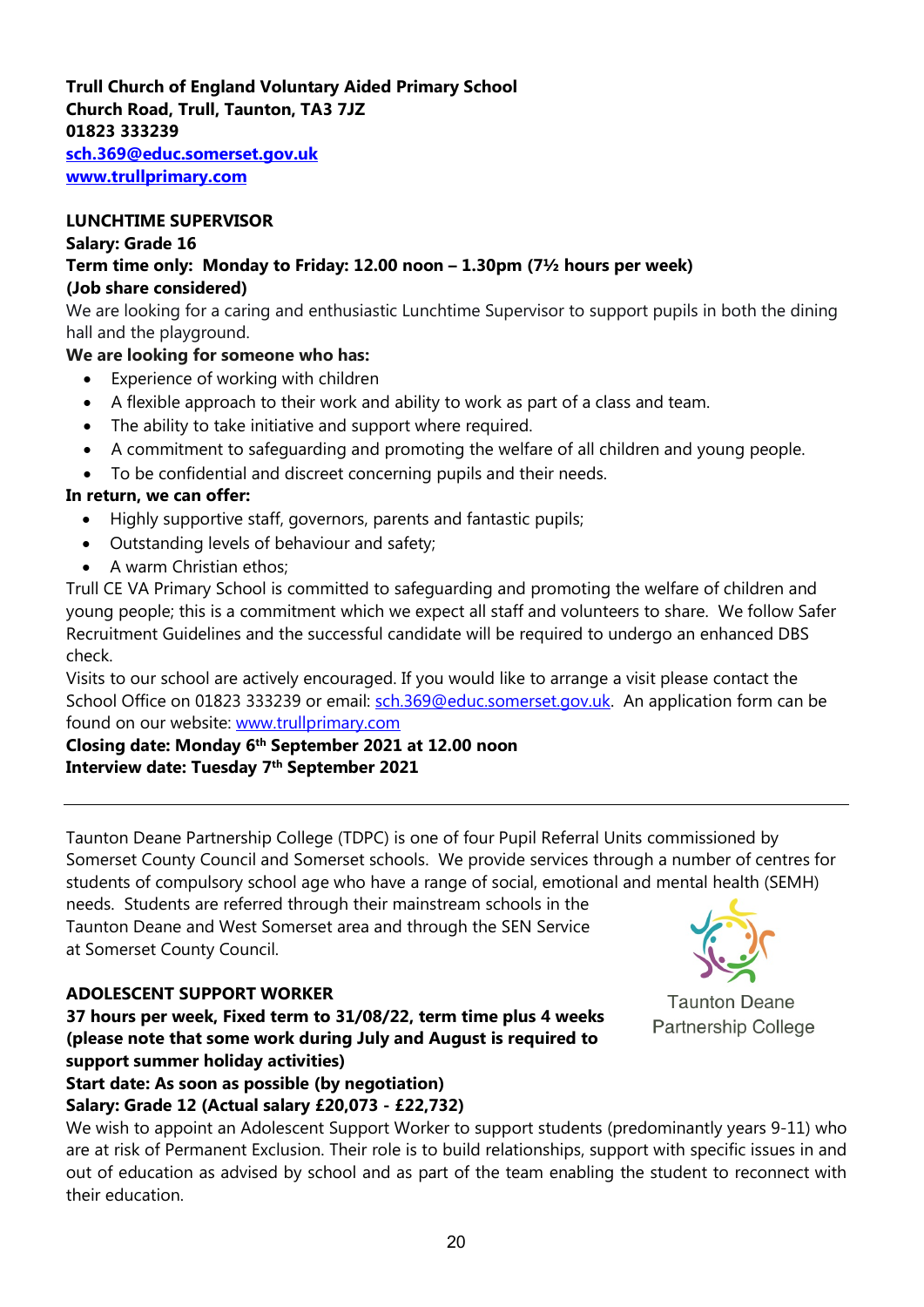We are looking for an Adolescent Support Worker who:

- Is an excellent practitioner who is reflective, recognises their own development needs and is keen to learn.
- Is resilient and dependable and is committed to high quality support for young people.
- Has excellent interpersonal skills and works well in a small team.
- Is organised and hard working willing and able to go the extra mile.
- Firmly believes that every child, irrespective of background and starting point, can be successful in learning.
- Is imaginative and can create opportunities to promote children's social and emotional development.
- Is able to work collaboratively as part of the wider TDPC staff team.

We welcome applications from those who have had experience of working with children and families in an educational setting.

# Apply online: https://dasjobs.co.uk/job/adolescent-support-worker-4/

# For an informal discussion on the post once you have received a copy of the job description, please contact Ali Keirle on 07590861617.

Closing date: 5pm Friday 10 September Interview date: w/c 20 September 2021 (exact date TBC)

# TEACHING ASSISTANT

# 32.5 hours per week, Fixed term to 31/08/22 in the first instance, term time only Start date: As soon as possible (by negotiation)

# Salary: Grade 14 (actual salary £14,179 - £16,794)

To primarily work at our Key Stage 4 Centre in Taunton but some work may also be required at our other centres in Taunton (KS3) and Blagdon Hill (KS1 and 2)

The successful candidate will

- Assist teaching staff in delivering a curriculum to students referred to TDPC, including delivery of outdoor activities and PE.
- Prepare resources and maintain a safe and suitable learning environment.
- Provide one to one support for students should their individual SEMH needs require this.

The successful candidates will also:

- Have an enthusiasm for the welfare and well-being of young people
- Be solution focused and positive in meeting the social, emotional and mental health needs of our young people
- Have excellent interpersonal and communication skills
- Be organised and hard working
- Be able to work collaboratively as part of the wider TDPC staff team

We welcome applications from TAs from mainstream schools, special schools and alternative provision. Apply online: https://dasjobs.co.uk/job/teaching-assistant-502/

# For an informal discussion on the post once you have received a copy of the job description, please contact Ali Keirle on 07590861617.

Closing date: 5pm Friday 10 September

Interview date: w/c 20 September 2021 (exact date TBC)

#### Please email your completed application forms to Sarah Stone (Business Manager) at sstone@tdpc.somerset.sch.uk

TDPC is committed to safeguarding and promoting the welfare of children; successful candidates will be required to demonstrate a high awareness of these areas and undergo an enhanced DBS check.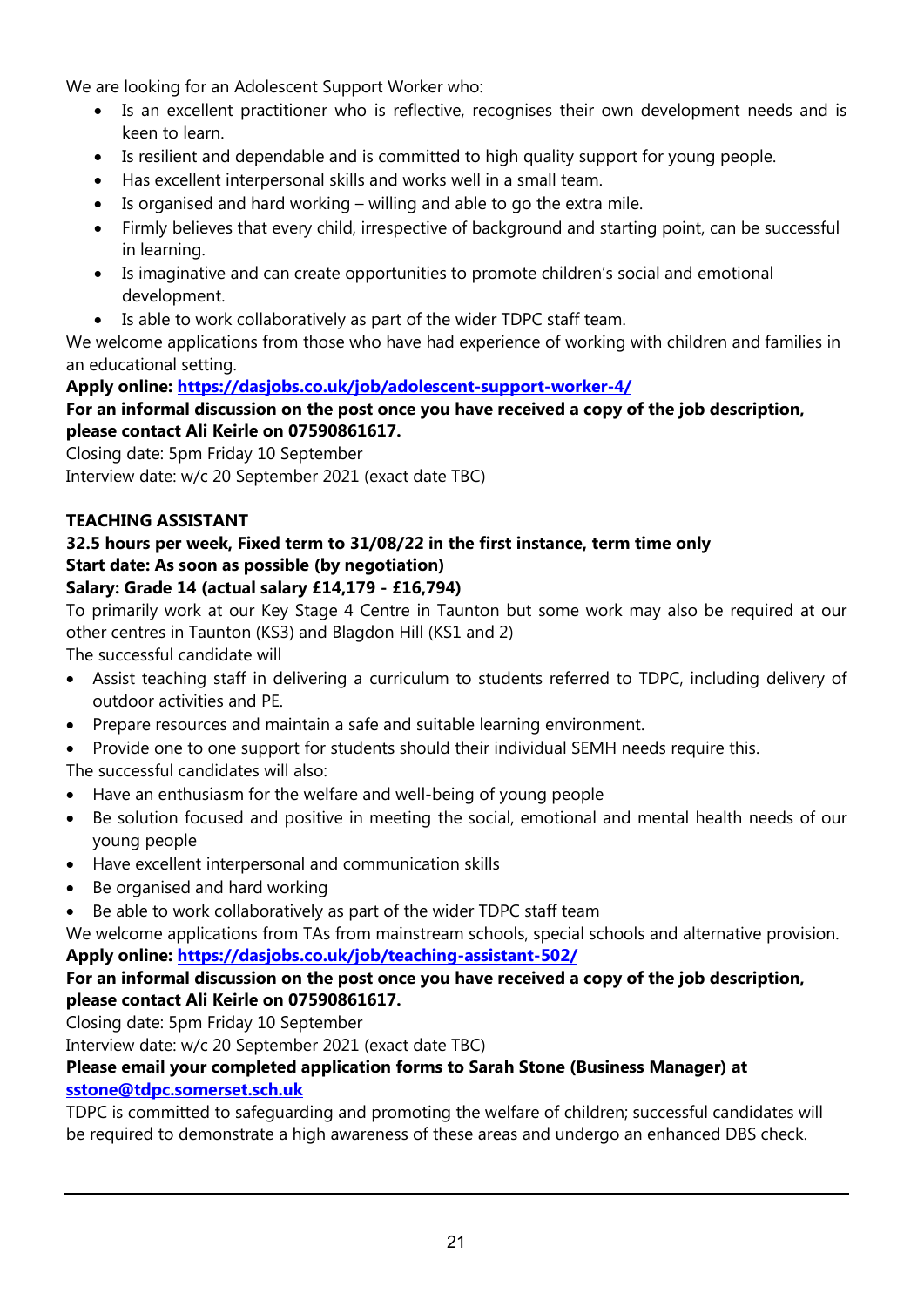

#### TRUST GOVERNANCE PROFESSIONAL

#### Grade: 11, Points 20-25 (£13.47 - £15.33 per hour) Part time - 14 hours per week, term time plus 1.5 weeks

Reports to: Chair of the Board of Directors

**Responsible for:** Supporting the board of Directors and local schools' committees with effective governance and advising on constitutional and procedural matters.

The Oak Partnership Trust is looking for an individual with excellent administrative, ICT and organisational skills to support the Directors and Local Schools' Committees to manage compliance, ensuring that the Trust adheres to its governing documents and regulations.

The appointed candidate will support the effective operation of the trust, and work to uphold and promote its vision and values

The Trust Governance Professional will:

- Be accountable for supporting high standards of governance at every level of the trust's operation.
- Be responsible for ensuring that relevant legislation and regulations are complied with ensuring that the trust complies with its regulators' requirements, including those set by the Department for Education, the Education and Skills Funding Agency, the Charity Commission and Companies House.
- Establish procedures for the sound governance of the Trust and will advise the board of directors on developments in governance issues.
- Undertake the clerking at Directors and Members meetings and ensure that meetings of the board of directors and its committees (including local school committees) run efficiently and effectively, are properly recorded and that members, directors, and local school committees receive appropriate support to fulfil their legal duties.
- Advise on all governance matters, including constitutional and procedural issues, and the legal and regulatory implications for board plans and decisions
- Lead the trust's clerking team, determining their roles and objectives, reviewing performance and managing their professional development
- Have effective communication skills to lead on governance related communications

The role reports directly to the Chair of the Board of Directors, supported by the CEO and Trust Executive Business Manager and will be based at our Hazelbrook Campus at Selworthy Special School alongside the trust central operations team. There will be the expectation to work outside normal hours when required, for example to attend meetings.

For more information regarding the role, please refer to the job description and person specification. If you would like to discuss the role in more detail, please contact the Trust Executive Business Manager, Sarah Harber via email sharber@oak.education

# Completed application forms to be emailed to the Trust Executive Business Manager, sharber@oak.education by the closing date. Please note, CVs will not be accepted.

Closing date for applications: 9am Friday 17th September 2021 Interviews week commencing: Monday 20<sup>th</sup> September 2021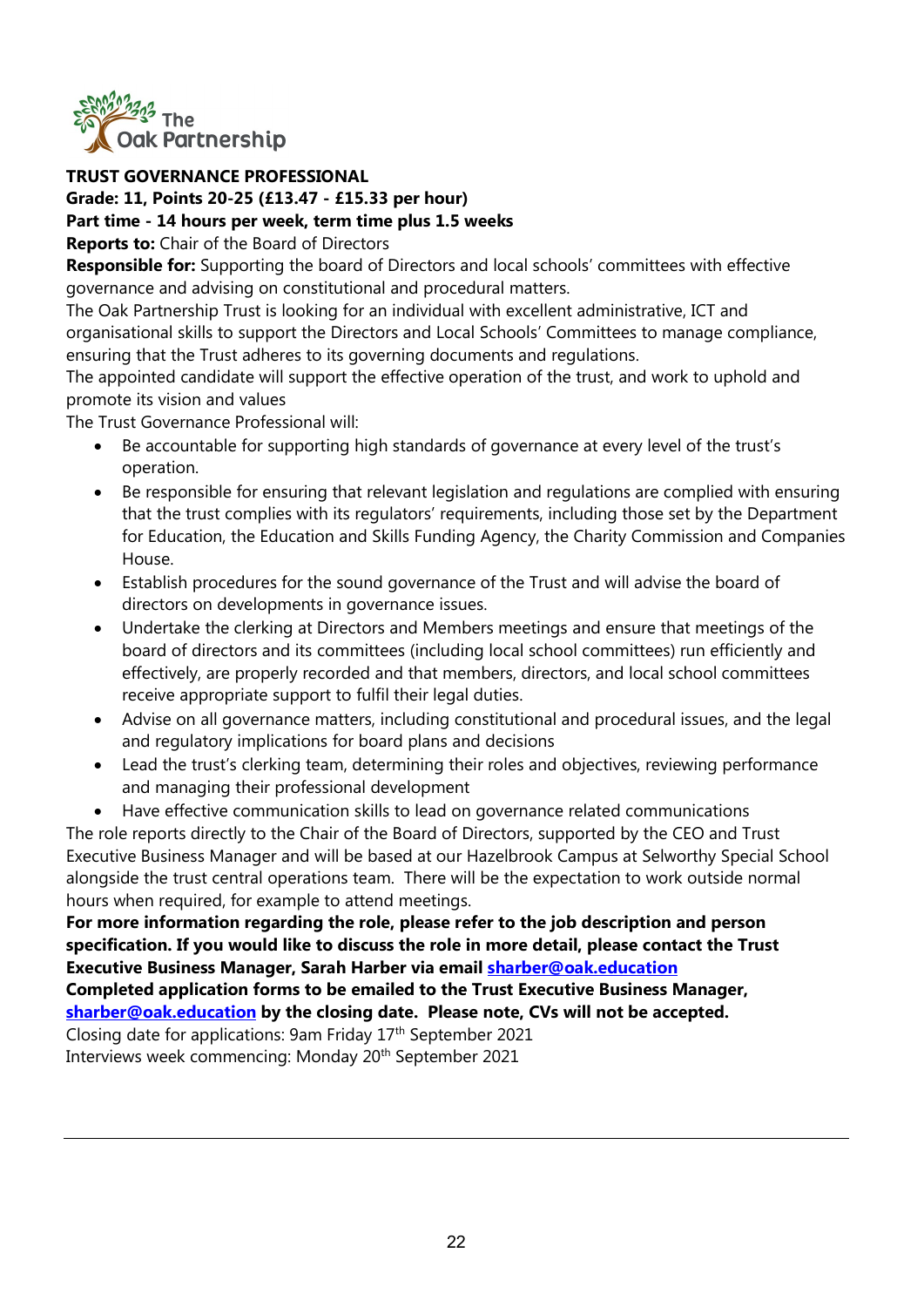

St James Church School

Cranmer Road, Taunton, Somerset, TA1 1XU 01823 272553 enquiries@stjames.bwmat.org



#### RECEPTIONIST

# Pay Grade: Band 15 (full time equivalent £18,198 to £18,933) Permanent contract, 11.25 hours per week Working hours 2.15pm to 4.30pm, Monday to Friday, term time Actual pay £4,576 to £4,761

#### Location: St James Church School, Taunton

An exciting opportunity has opened up for a Receptionist at St James Church School on a permanent contract, covering the office every afternoon during term time. We are looking for a candidate who is resilient, helpful and efficient, and who will be able to make a valuable contribution to our wonderful school.

In return we are able to offer the successful candidate:

- Brilliant children, full of character, who are keen to succeed
- A Church school with a strong a purposeful Christian ethos centred around our vision: Love God, love others and love ourselves
- Engaged parents who want the best for their child
- Good links with our community
- A friendly and pleasant working environment where staff are solution focussed and supportive of each other
- A large and supportive Leadership Team
- A supportive Local Governing Board

An application form and full job description and person specification are available from the school website: www.stjamessch.co.uk

Candidates are invited to contact the school and arrange a visit. If you would like to arrange this, please book an appointment via phone (01823 272553) or email (enquiries@stjames.bwmat.org)

Benefits of working for the Bath & Wells Multi Academy Trust include a generous pension scheme, enhanced sickness and parental benefits and a supportive working environment.

The Bath & Wells Multi Academy Trust is committed to safeguarding and promoting the welfare of children, young people and vulnerable adults and expects all staff and volunteers to share this commitment. This post is subject to an enhanced DBS and all relevant pre-employment checks.

# Application forms should be accompanied by a full letter of application and sent to the school office by post or emailed to the School Business Manager – gavin.duenas@stjames.bwmat.org Closing date: Friday 10<sup>th</sup> September 2021

Interview date: Week commencing Monday 20th September 2021

This post will commence: October 2021 (exact date to be agreed with the successful candidate)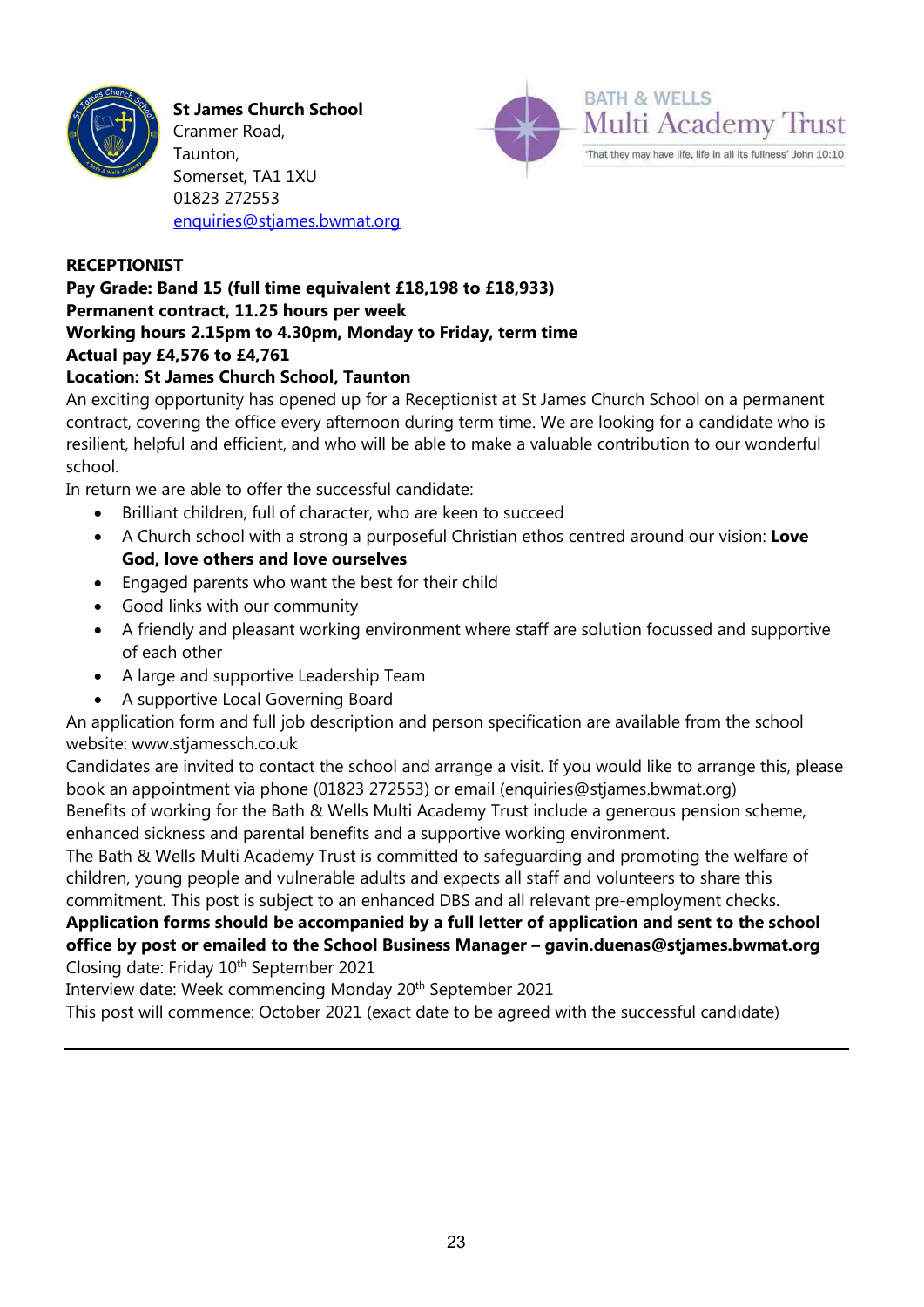# Nunney Road, Frome, Somerset BA11 4LB

01373 464148

#### VACANCY – CLEANER

Aspiration, Opportunity, Achievement

**A N** Midsomer Norton<br>**B** P Schools Partnership

Critchill School caters for pupils aged 4 - 19 years with severe and complex learning difficulties.

We are seeking a committed, flexible and self-motivated individual to join our cleaning team. If you take pride in your work and have the ability to work well in a team we would love to hear from you.

Salary: Grade 1 Pt 3 Actual Annual Salary £4825

Hours : 10 hours per week. 2 hours per day.

(Either Mornings from 5.30 -7.30 am or afternoons between the hours of  $3.30 - 6.30$  pm) Working weeks 44 (term time plus 5 weeks to carry out deep cleaning duties)

# Commencement Date: As soon as possible

Our preferred method of application is by downloading our application form and pack from our school website https://www.critchillschool.co.uk/our-school/vacancies-and-volunteering.htm Alternatively please contact the school office on 01373 464148 or e-mail office@critchillschool.com

Critchill School is committed to safeguarding and promoting the welfare of children, and applicants must be willing to undergo child protection screening appropriate to the post, including checks with past employers, Gaps in Employment checks and the Disclosure and Barring Service. Closing Date: 14.9.21

Interview Date: 20.9.21

# Crispin

# HIGHER LEVEL TEACHING ASSISTANT

This is a fantastic opportunity to join a well led, collaborative and supportive team. We are seeking to appoint an exceptional person who is perhaps looking to begin a career in teaching and requires experience of working in a school. There will be an opportunity to further develop your skills through working with SEND students in a variety of subjects. The role will require you to support students in lessons and facilitate some small group work. The post will be a permanent contract to start as soon as possible.

# Salary: Grade 13 Salary Range £13,630 - £15,049 pa (hourly rate £10.21 to £11.27) depending on any previous experience. 30 hours per week plus 1 hour bi-weekly team meeting. Monday to Friday, from 08:25 until 13:15, 13:55 until 15:05 each day, term time only plus two training days.

For further information about this post and to download an application pack please visit TES.com. To apply for this role simply click on the quick apply button and complete the online application form. Alternatively, please complete an application form, available in the vacancies section of our website https://www.crispinschool.co.uk/About-Us/Vacancies/ and an accompanying letter (of no more than two sides) outlining your skills and experience and how you meet the person specification. Closing date for this post: 10:00 Wednesday 08 September 2021.

Crispin is committed to safeguarding and promoting the welfare of children and young people. We expect all staff and volunteers to share this commitment. These posts require a criminal background check via the disclosure procedure. The successful applicants will therefore be subject to an Enhanced DBS as part of our Prevent duty.

These posts are covered by Part 7 of the Immigration Act (2016) and therefore the ability to speak fluent spoken English is an essential requirement of the roles.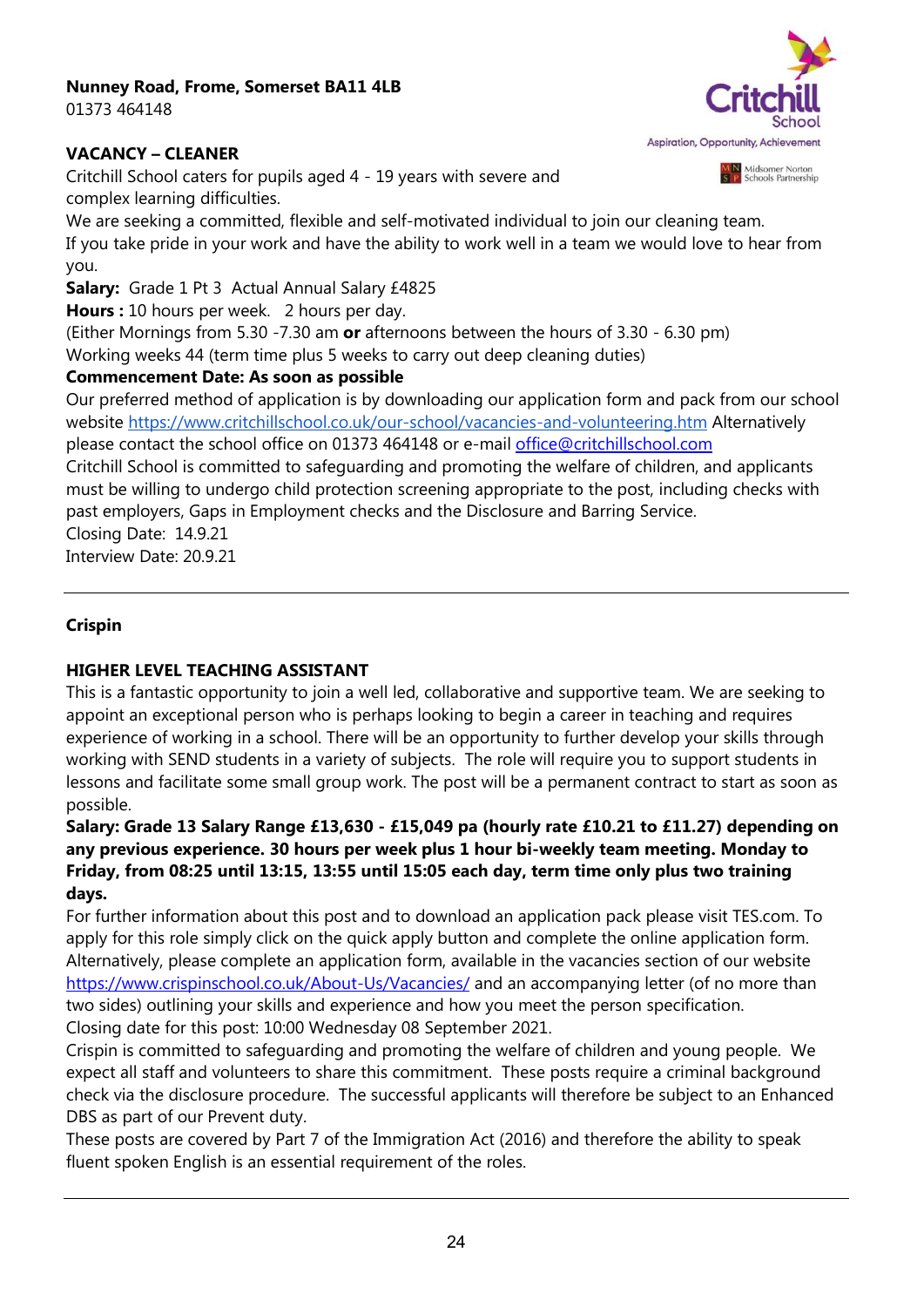



#### Brymore Academy

Cannington Somerset TA5 2NB

Brymore is a State Boarding School for boys aged  $11 - 17$  set in its own 60 acre site with a working farm, gardens, workshops and sports facilities.

#### ADMINISTRATION ASSISTANT

# Ref: 297 37 hours per week, 40 weeks per year (to include term times) Permanent

#### Salary: BTCT points 3-4, commencing at point 3 Actual salary: £16,678 per annum

Brymore Academy is seeking to appoint an Office Administration Assistant to join their friendly team. This role involves clerical support to the school, including using databases, spreadsheets and ensuring filing systems are kept up to date. The successful applicant will be required to answer the phone and greet visitors. You will be required to ensure that all stakeholders within the Academy are provided with an efficient and effective service and that your 'can-do' attitude it available to all.

This role also involves providing administrative support for the attendance system across the whole Academy, including liaising with parents and students, providing information to staff and relevant agencies.

The successful applicant will need to have excellent computer skills and knowledge, be a good communicator and be able to deal with members of the public and outside agencies in a friendly and professional manner.

# Closing date: 12pm on Thursday 9th September 2021

Anticipated Interview date: Week Commencing 13th September 2021

Further details and application form for this post are available to download from our website www.brymoreacademy.co.uk or email recruitment@btc-trust.org or telephone 01278 652369. Please ensure you return this completed application form with your request for consideration for the post.

Brymore Academy is committed to safeguarding and promoting the welfare and safety of children and therefore this post requires a criminal background check via the disclosure procedure.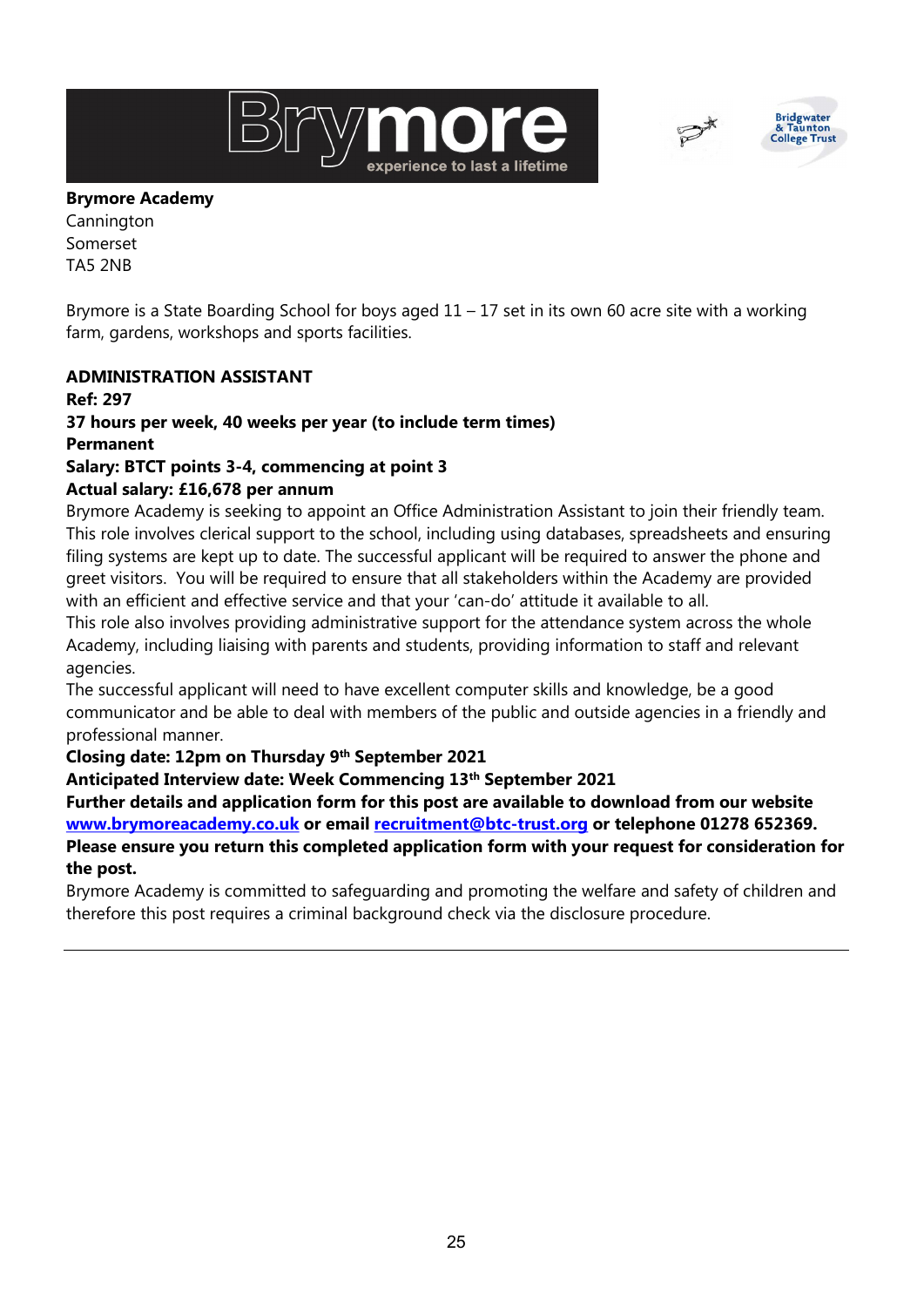

#### POLICY AND ADMIN OFFICER

#### £19,312 - £19,698 (Pay Award Pending from 1 April 2021)

#### 37 hours per week

#### Central Taunton

This is the job for you if you love variety, are flexible and up for some challenges - juggling skills might help!

#### What will you do?

- Assist with the planning, organisation and administration of meetings and events, including collating and distributing agendas, taking notes /minutes, and monitoring progress on follow up actions.
- To assist the SW Councils team in undertaking research, data collection or survey work and produce first drafts of briefing notes.
- To support the SWSMP Lead Officer and Policy Officer in the delivery of specific programmes, e.g. the UK and Afghan Resettlement Programmes, Hong Kong (British Nationals Overseas) Welcome Programme, Unaccompanied Asylum Seeking Children transfer programme and ESOL.
- To support the maintenance of accurate records and information systems. This includes use of the customer relationship management system (CRM) and information systems set up to support the SWSMP, Coaching Pool and Apprenticeship End -Point Assessment
- To support effective communication of the work of the organisation in a consistent and appropriate manner including helping to put together the newsletters and social media activity.
- Use the Microsoft Office Suite to manipulate data, produce reports, graphs, charts tables, letters, documents and presentations.
- Support the delivery of all of the corporately agreed objectives of South West Councils as set out in the Business Plan and undertake any other duties, which are required in support of the work of South West Councils.

#### What skills do you need?

- Good self organisational and work planning skills including the ability to prioritise to ensure work delivered on time and to agreed standards.
- **Flexibility and willingness to learn new skills**
- Good interpersonal skills including communication, approachability, judgement and patience.
- A high level of attention to detail.
- Experience of taking notes and minutes or the willingness to develop this competency.
- Ability to undertake research, analysis and provide policy briefings.
- Excellent team working skills contributing positively to the team. Excellent customer service skills showing awareness of the level of service expected towards customers and deal with them in a positive and polite manner.

#### About South West Councils

SW Councils is a regional public sector membership organisation. We bring together local authorities, police, fire & rescue services, parish and town councils and other associate organisations. We offer a wide range of learning and developmental activities to support our member organisations and partners in developing a highly skilled and motivated workforce. As an approved End-Point Assessment Organisation we deliver assessment on a range of Standards for employers nationally. The small team of 20 also support information and best practice sharing as well as supporting organisations with all aspects of their employer role.